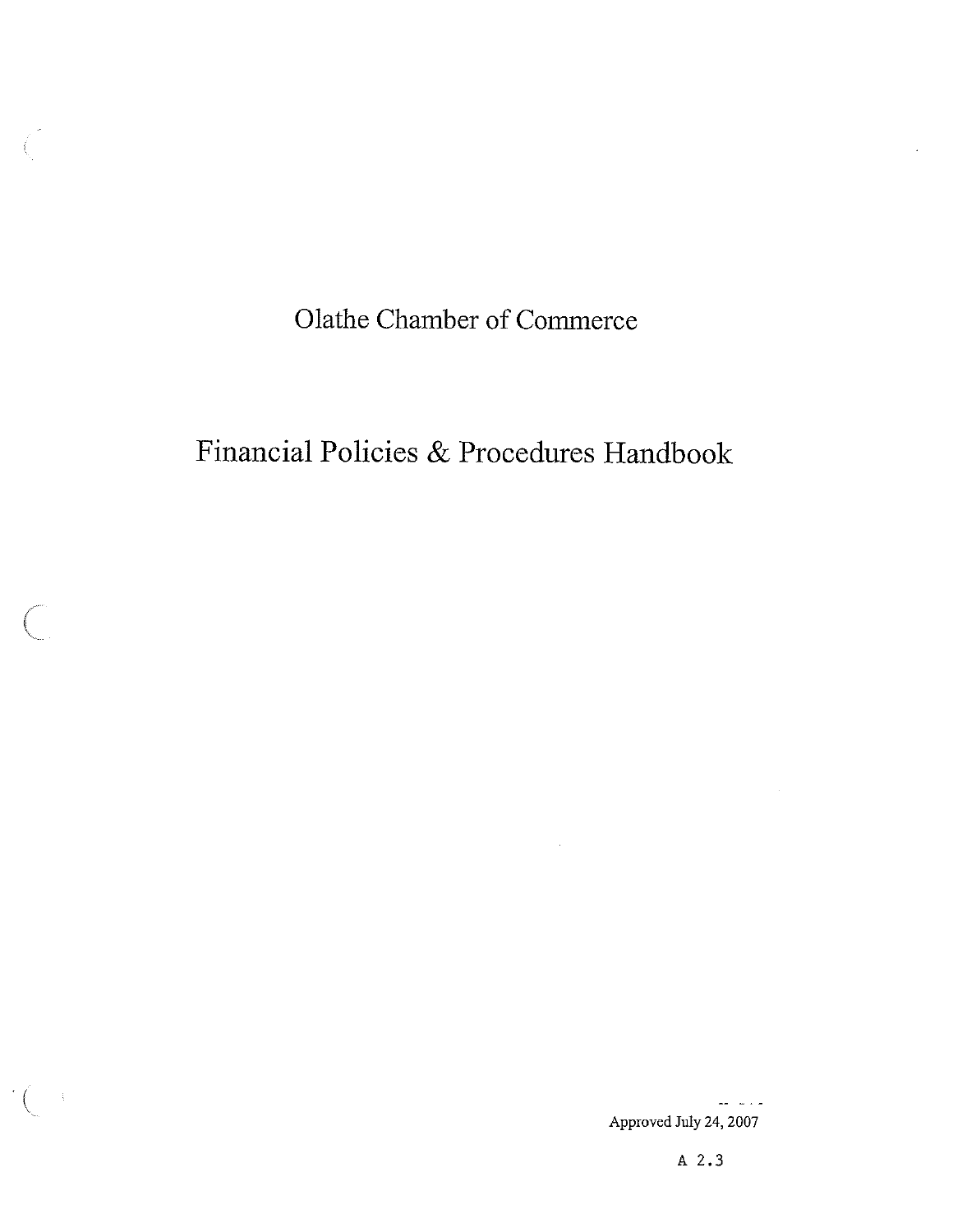## BASIC POLICY STATEMENT

The Olathe Chamber of Commerce is committed to responsible financial management. The entire organization including the board of directors, administrators, and staffwill work together to make certain that all financial matters of the organization are addressed with care, integrity, and in the best interest of the Chamber.

The policy and procedural guidelines contained in this handbook are designed to:

1. Protect the assets of the Chamber;

2. Ensure the maintenance of accurate records of the Chamber's financial activities;

3. Provide <sup>a</sup> framework of operating standards and behavioral expectations; and,

4. Ensure compliance with federal, state, and local legal and reporting requirements.

The Chamber president has the responsibility for administering these policies and ensuring

compliance with procedures that have been approved by the Board of Directors. Exceptions to written policies may only be made with the prior approval of the Finance Committee. Changes or amendments to these policies may be approved by the Board of Directors at any time. <sup>A</sup> complete review of the policies shall be conducted every two years.

Every Director and every Administrator with financial related responsibility is expected to be familiar with and operate within the parameters of these policies and guidelines.

Adopted by the Olathe Chamber of Commerce Board of Directors July 24, 2007.

A 2.3 (2)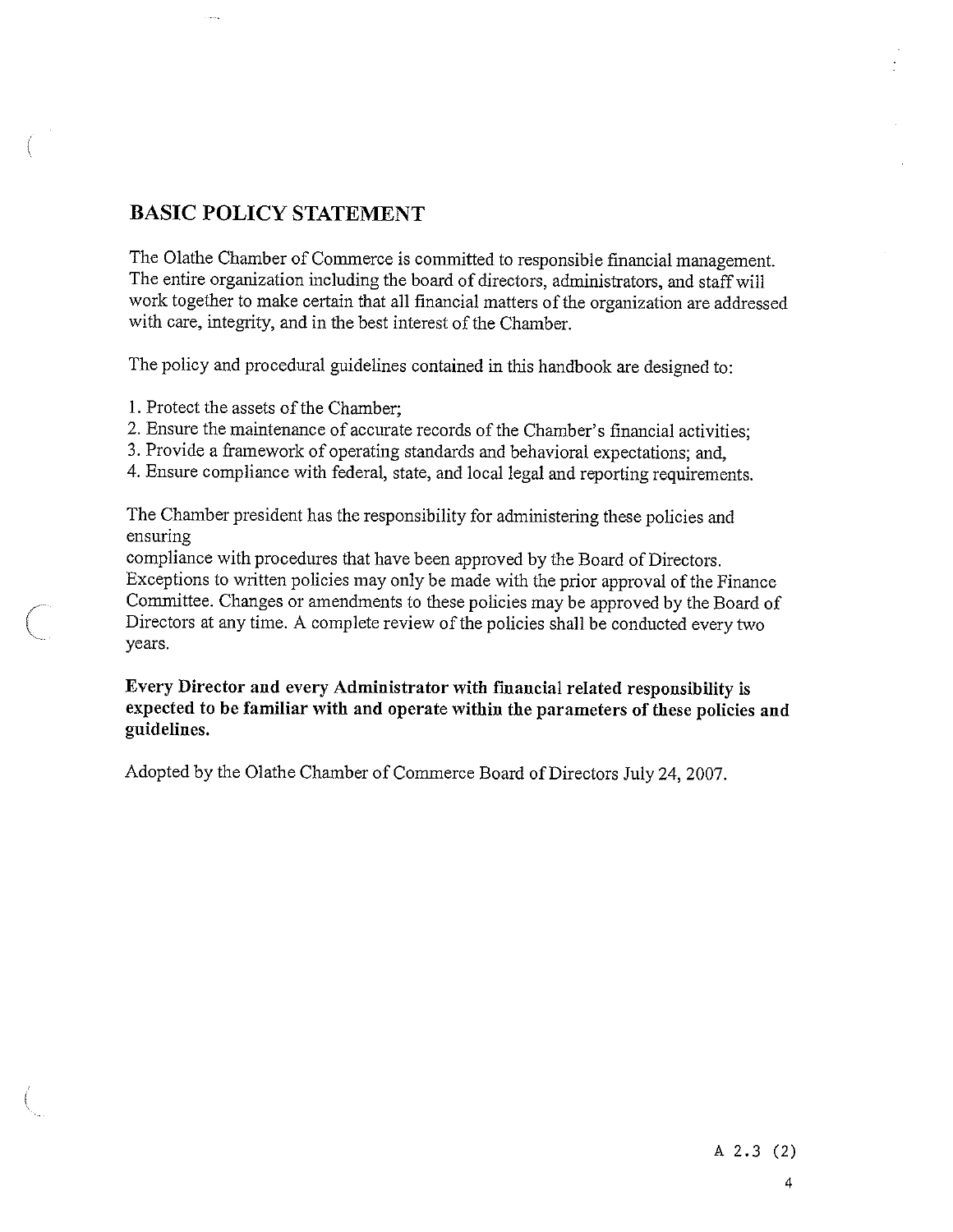## Table of Contents

 $\langle$  (

 $\bigcap$ 

 $\left($ 

| 21  |
|-----|
| -21 |
| 21  |
|     |
|     |
|     |
|     |
|     |
|     |
|     |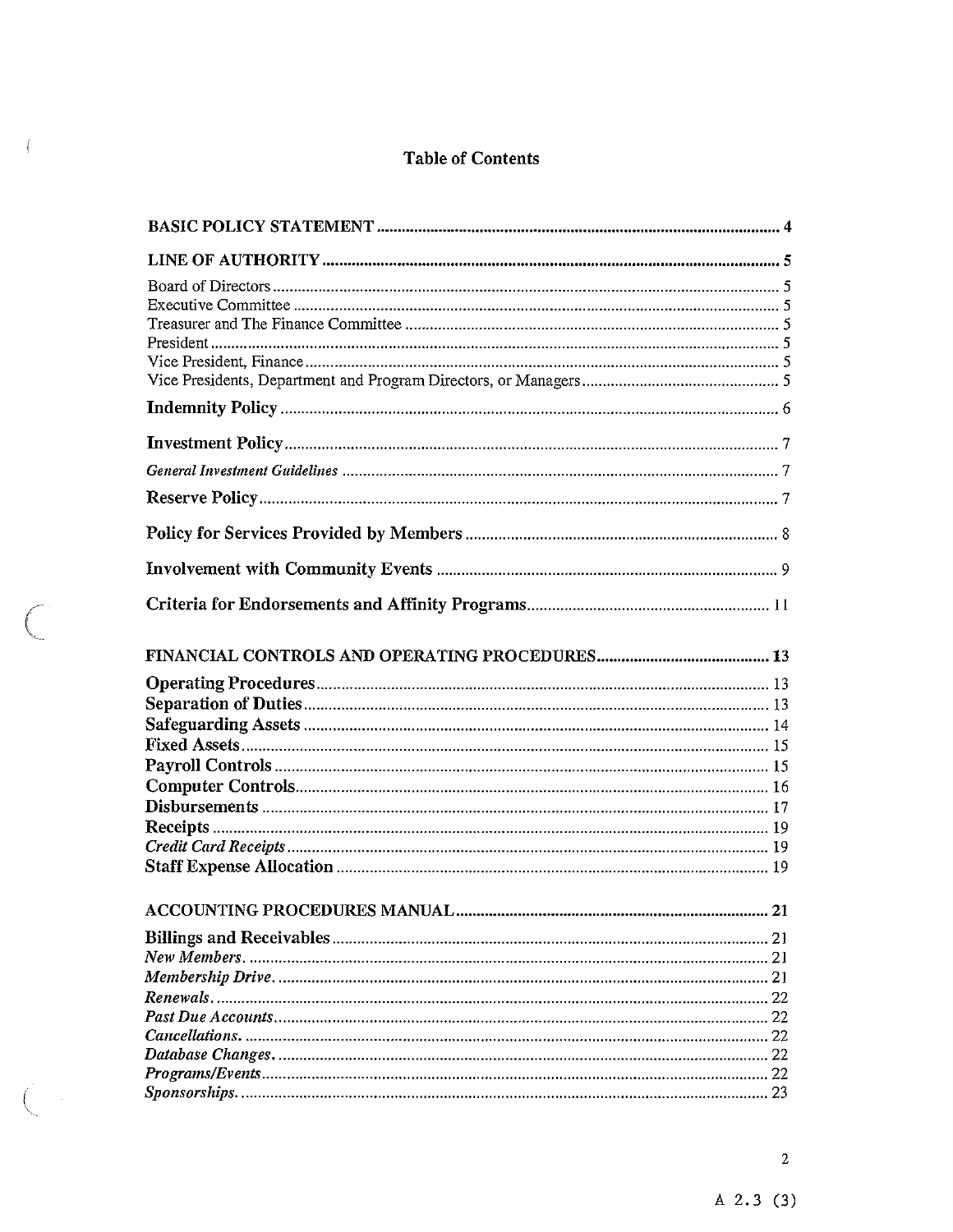$\bigg($ 

 $\sim 10^{-1}$ 

 $\mathcal{L}^{\text{max}}_{\text{max}}$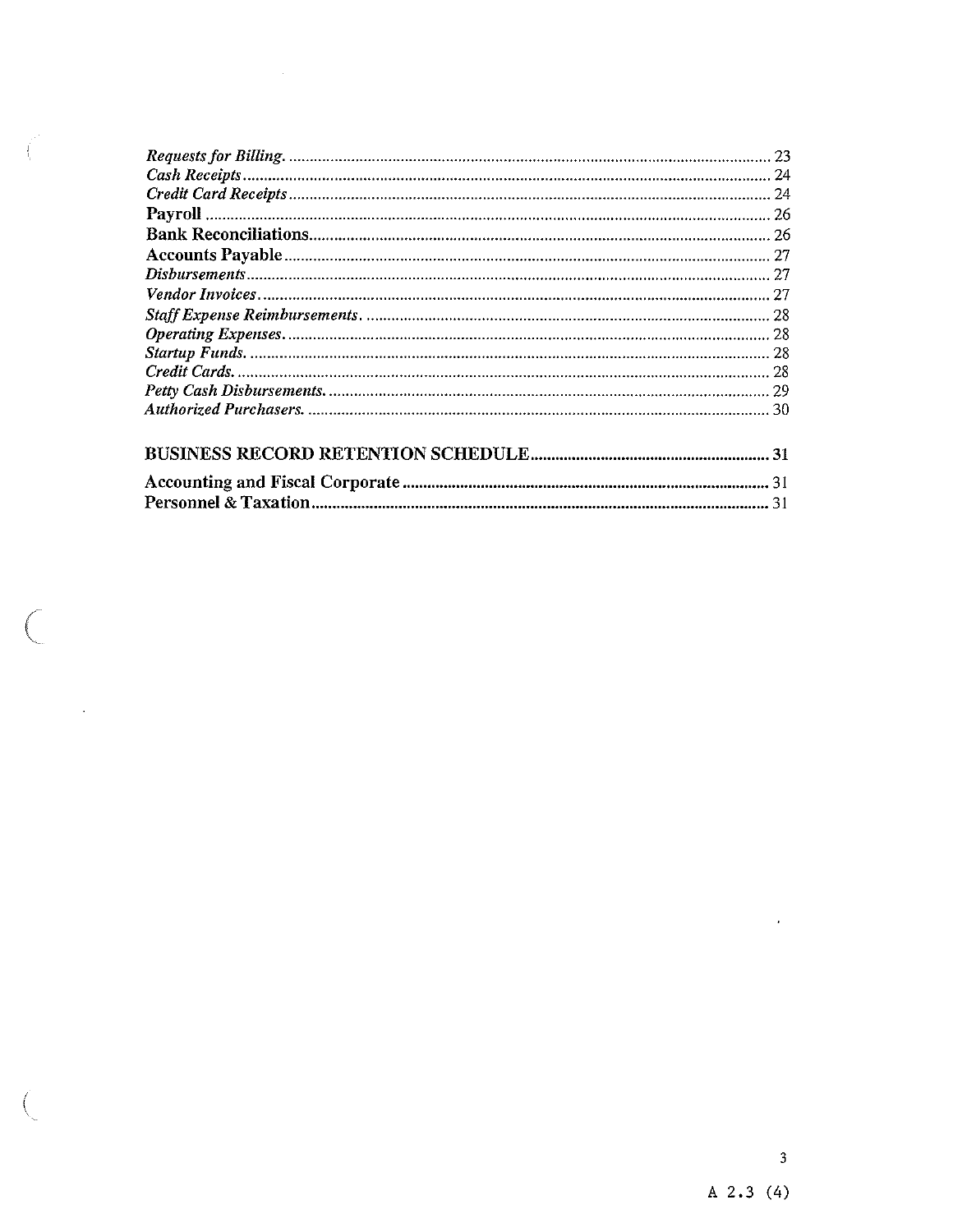## BASIC POLICY STATEMENT

The Olathe Chamber of Commerce is committed to responsible financial management. The entire organization including the board of directors, administrators, and staff will work together to make certain that all financial matters of the organization are addressed with care, integrity, and in the best interest of the Chamber.

The policy and procedural guidelines contained in this handbook are designed to:

1. Protect the assets of the Chamber;

2. Ensure the maintenance of accurate records of the Chamber's financial activities;

3. Provide a framework of operating standards and behavioral expectations; and,

4. Ensure compliance with federal, state, and local legal and reporting requirements.

The Chamber president has the responsibility for administering these policies and ensuring

compliance with procedures that have been approved by the Board of Directors. Exceptions to written policies may only be made with the prior approval of the Finance Conmilttee. Changes or amendments to these policies may be approved by the Board of Directors at any time. A complete review of the policies shall be conducted every two years.

Every Director and every Administrator with financial related responsibility is expected to be familiar with and operate within the parameters of these policies and guidelines.

Adopted by the Olathe Chamber of Commerce Board of Directors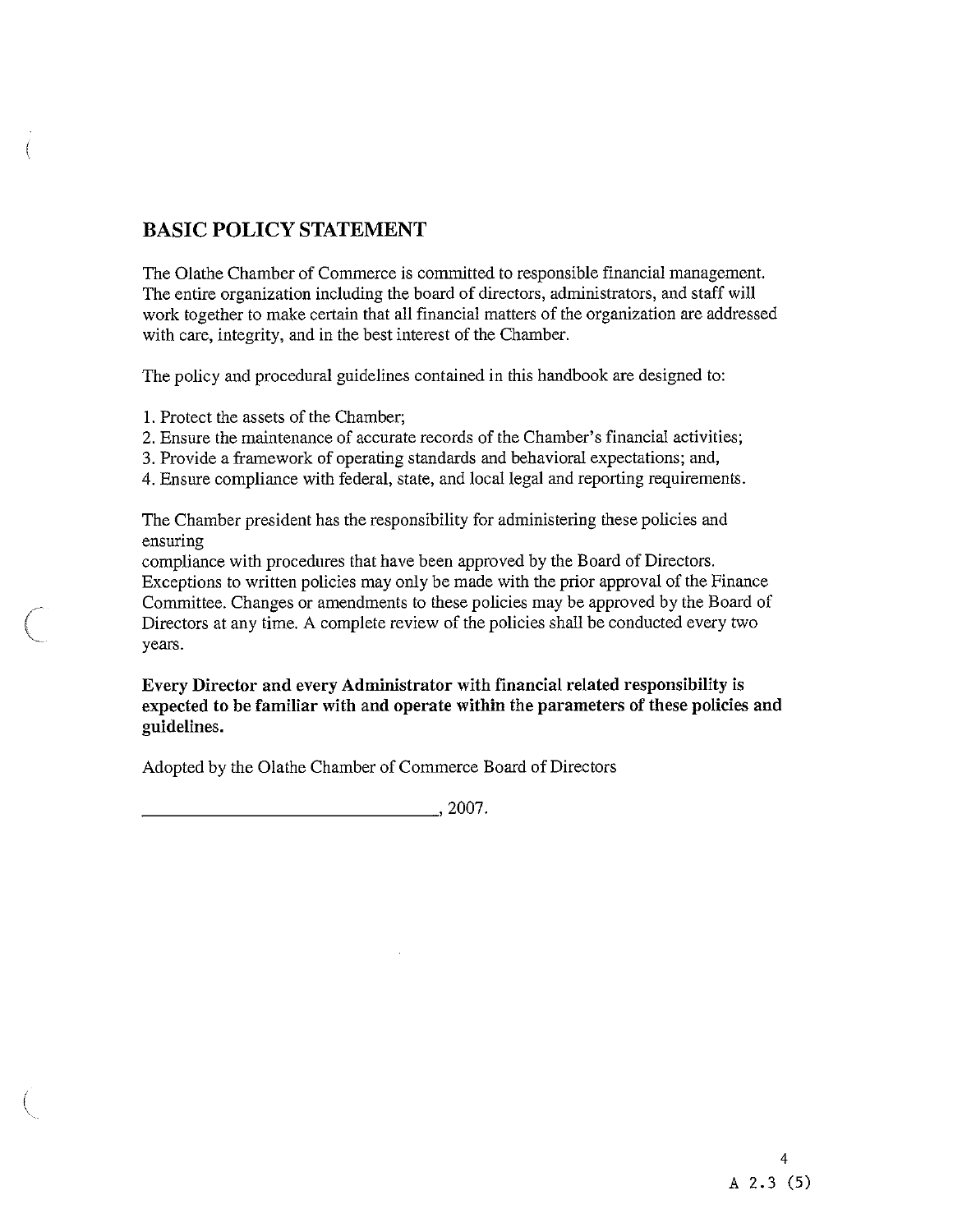## LINE OF AUTHORITY

#### Board of Directors]

has the authority to execute any policies it deems to be in the best interest of the organization within the parameters of the organization's articles of incorporation, bylaws, or federal, state, and local law. The Board of Directors, in compliance with Chamber bylaws and the Chamber's contract with the City, shall arrange an annual audit of the financial statements of the Chamber by an in dependent certified public accountant.

#### [Executive Committed

has responsibility for business in the interim between meetings of the Board of Directors. It shall supervise and attend to fiscal matters of the Chamber and may refer matters to a proper committee or to the Board of Directors.

## Treasurer and The Finance Committee

have the authority to perform regular, in-depth reviews of the organization's financial activity; oversee the development of the annual budget; determine the allocation of investment deposits.

#### President

has the authority to make spending decisions within the parameters of the approved budget; employ and terminate personnel; determine salary levels; create and amend operating procedures and controls; make decisions regarding the duties and accountabilities of personnel and the delegation of decision-making authority; enter into contractual agreements within board designated parameters.

#### Vice President, Financ

has whatever authority as may be designated by the President -- such as, the authority to design the organization's accounting system; make spending decisions within the parameters of the approved budget; make fixed asset purchase decisions within a certain dollar amount; make decisions regarding the allocation of expenses.

#### Vice Presidents, Department and Program Directors, or Managers

have whatever authority as may be designated by the President — such as, the authority to make spending decisions within the parameters of the approved department or program budget.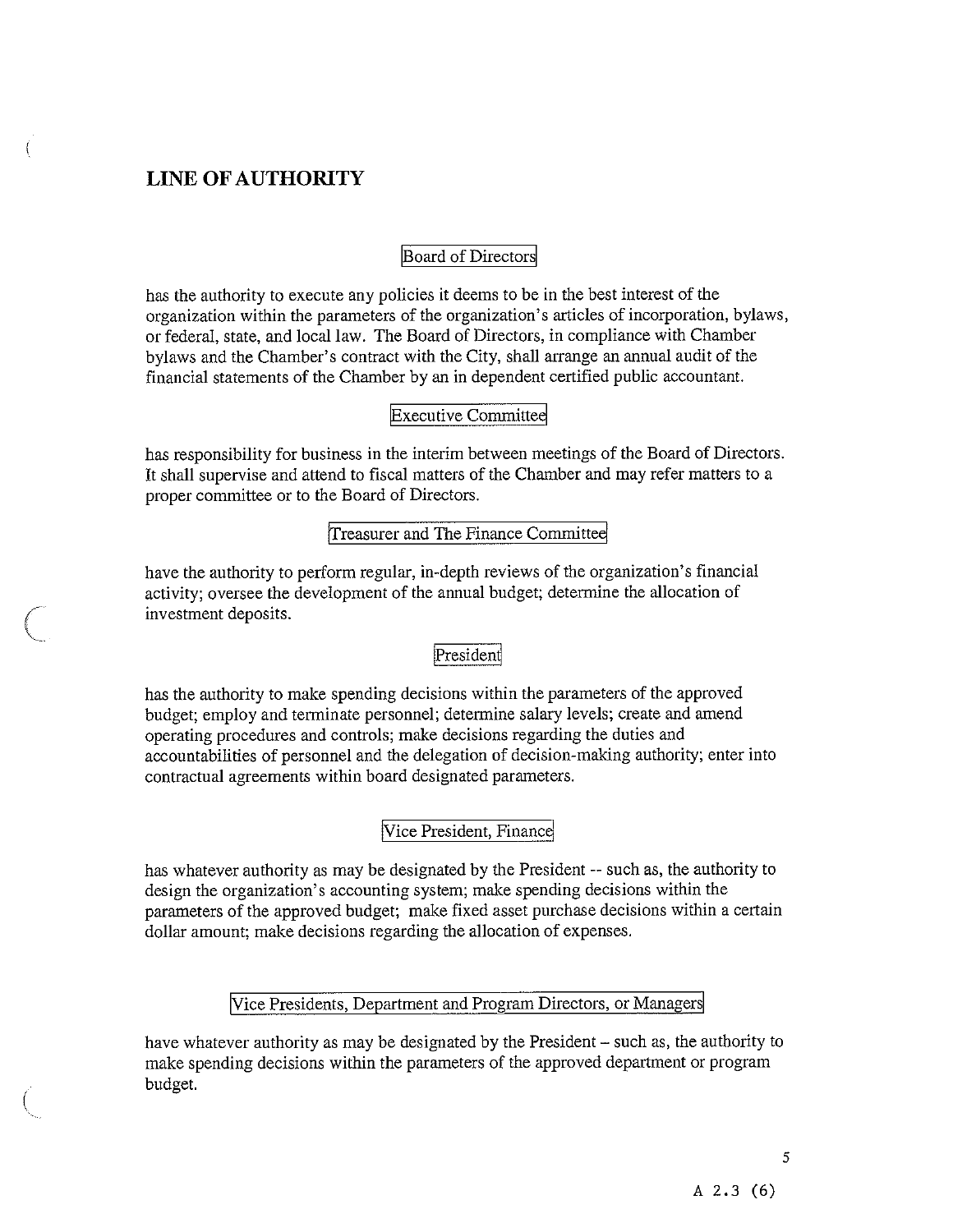## Indemnity Policy

 $\mathbf{r}$ 

The Chamber shall purchase and maintain insurance on behalf of any person who is serving at the request of the Chamber, as a Director, Officer, Employee, Agent, Staff Volunteer or other enterprise, against any liability asserted against him or her and incurred by him or her in any such capacity, or arising out of his or her status as such.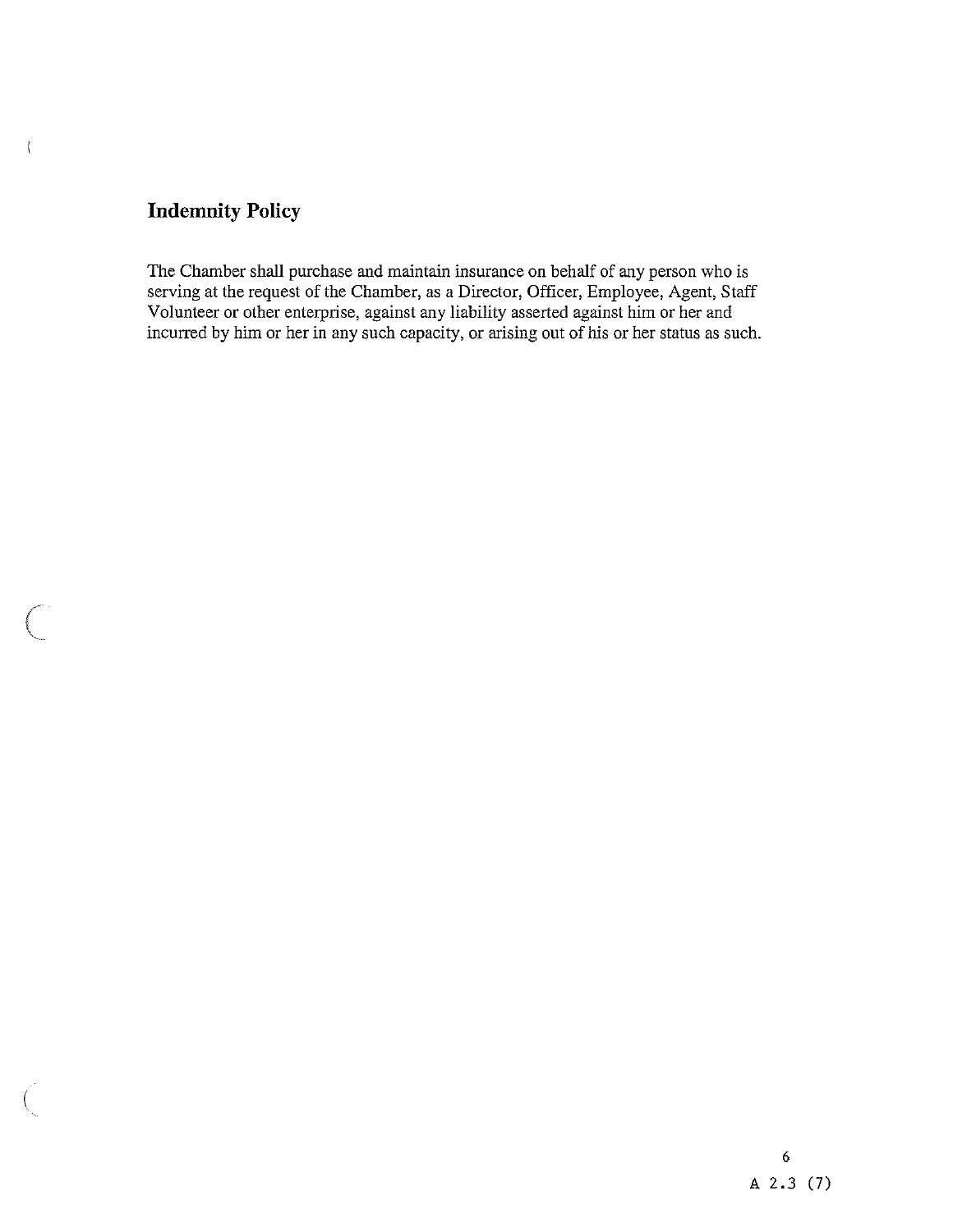## Investment Policy

Only cash necessary to meet anticipated day-to-day expenditures, plus a reasonable cushion for emergencies shall be kept available. Any excess cash shall be invested in a liquid, income-producing instrument or account as approved by the Board of Directors. The investment objectives of the Olathe Chamber of Commerce , in order of importance, shall be the safety of principal, liquidity, and a competitive rate of return.

#### General Investment Guidelines

The Finance Committee shall have primary responsibility for the administration of the investment policy and for establishing any specific guidelines as to the mix and quality of the investment account(s).

Delegation of Responsibility

- Should include internal groups/individuals, i.e., Board of Directors, Treasurer, Finance Committee, and may include staff.
- Should also include external groups such as investment managers, bank custodians and investment consultants.

## Reserve Policy

The Chamber of Commerce recognizes that it relies on revenue sources which may be variable beyond its control, but provides services that must be consistently delivered. In order to ensure continuity of the Chamber's function in all departments, the Chamber will maintain a board restricted reserve for each department. The reserve shall be reflected on the Chamber's balance sheet as a long-term asset and shall be accessible only for extraordinary circumstances upon approval by a majority of the Chamber's Board of Directors or the unanimous concurrence of its Executive Committee.

As a target, the Chamber will budget one month's average revenue to be transferred to board restricted reserve for each Chamber Operations, the Economic Development Department and the Convention and Visitors Bureau. Actual transfer to reserve will be made after year end by action of the Chamber's Board of Directors.

Based on the potential for emergency needs, the target accumulation for each board restricted reserve fund will be the average revenue for the department for one calendar quarter.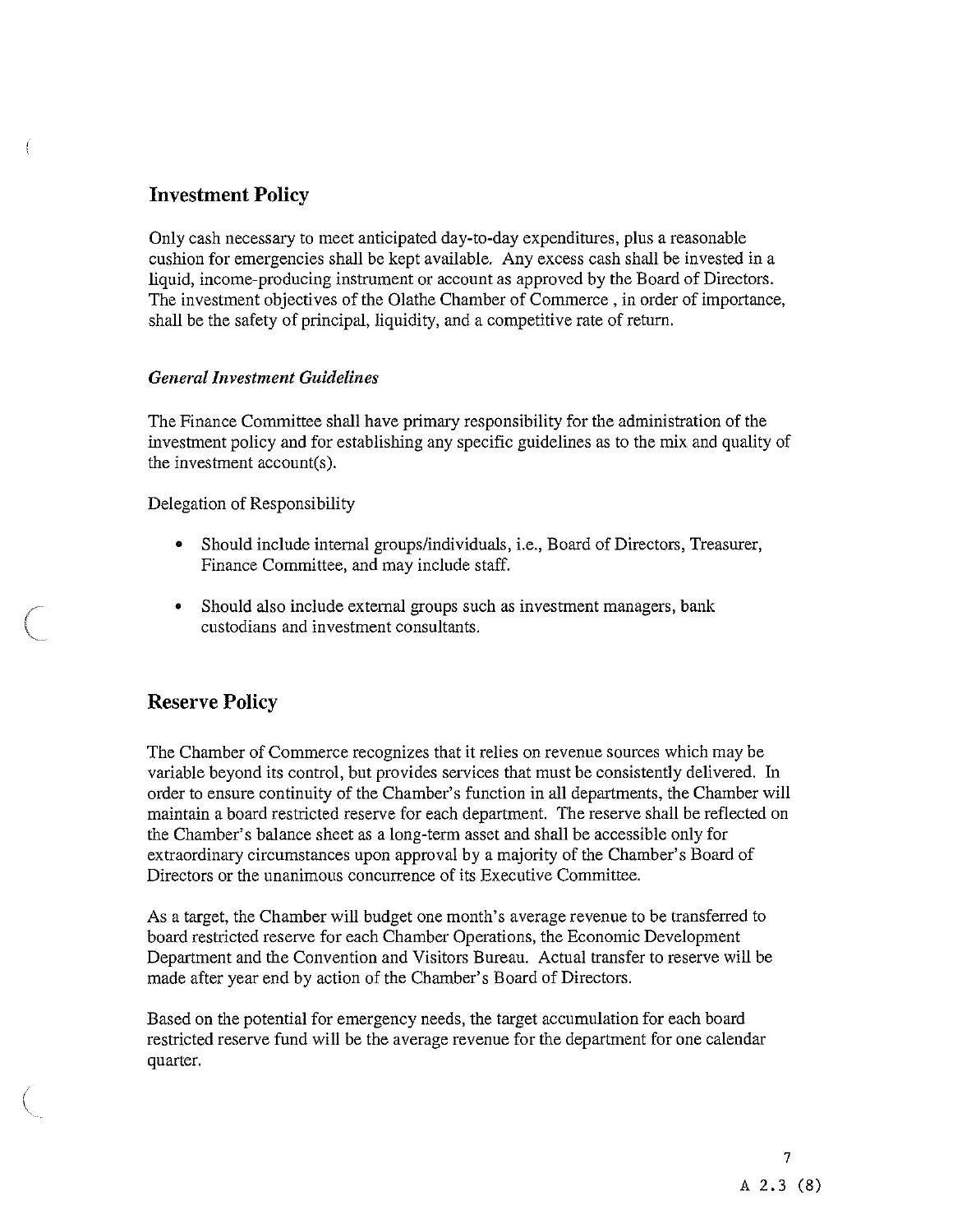## Policy for Services Provided by Members

The Olathe Chamber of Commerce receives a broad variety of services form its members. These include liability insurance, health insurance, banking services, payroll services, office equipment and others. It will be the responsibility of Chamber staff to obtain these and similar services at the most effective cost. It is recognized, however, that a formal request for proposal is not always warranted.

When a Chamber officer, director or staff member is notified that a specific Chamber service is provided and can be provided competitively by a member who is not providing the service to the Chamber, a request for proposal for that service will be issued to all members who are providers of that service sufficiently in advance of the next renewal date of the service to permit competitive bidding for the service. A request for proposal may also be issued any time that the Chamber President or a member of the Chamber's Executive Committee believes that competition among members may improve the cost of the service.

## 8 <sup>A</sup> 2.3 (9)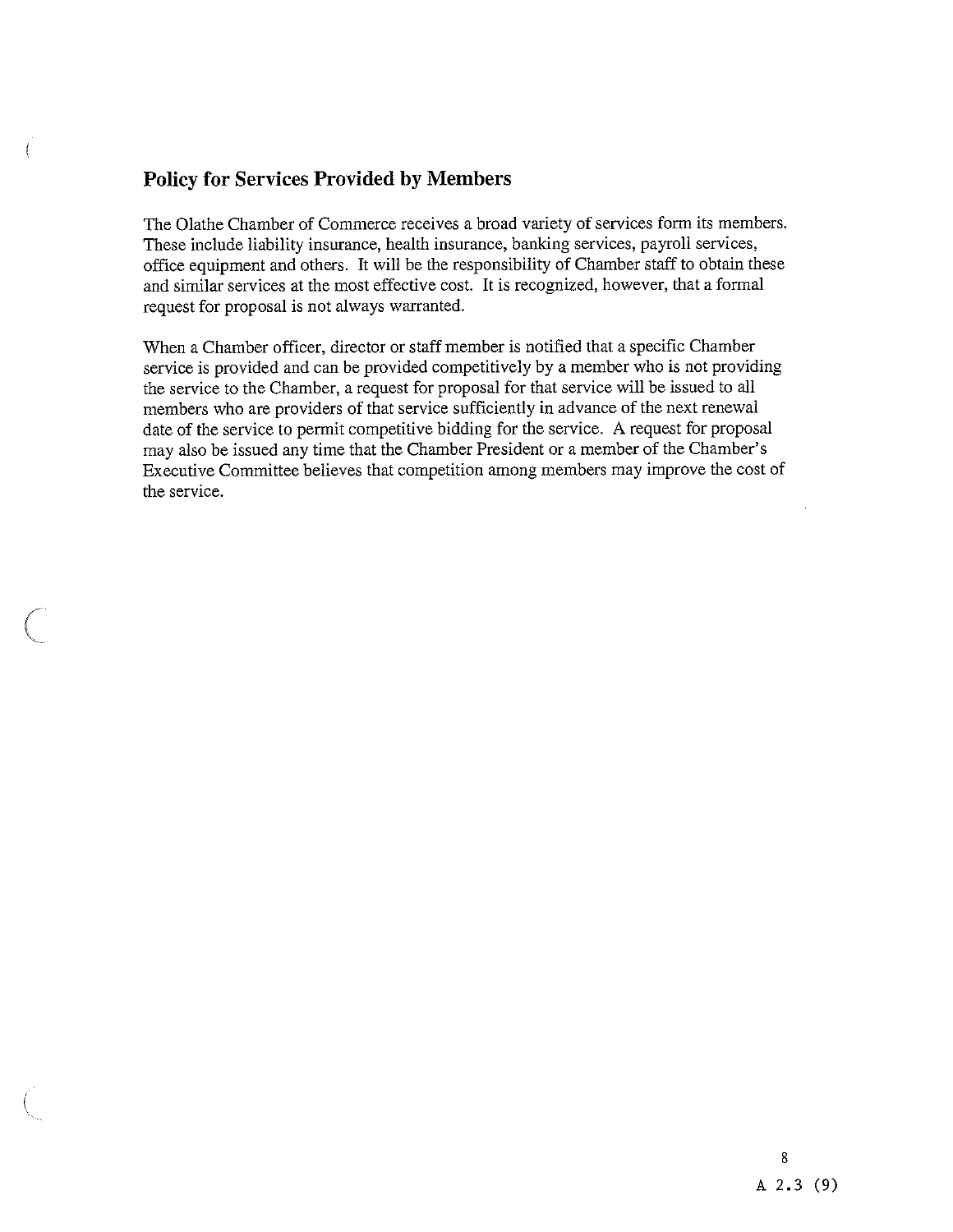## Involvement with Community Events

Because the Olathe Chamber of Commerce receives hundreds of requests to support, publicize, and help organize a variety of community events, the following policies shall govern Chamber responses to such requests. The policies are designed to help ensure careful consideration in the face of finite Chamber resources and to provide a basis for fairly assessing each request.

#### • Priorities

When a commitment is made to support a community event at some level, priority will be given to those events that complement the mission of the Chamber. Specifically, priority will be given to events that attract significant numbers of visitors to Olathe and are not aimed primarily at residents. The Chamber recognizes the worth of both types of events but will be more likely to support those that generate visits, in keeping with the functions of its Convention and Visitors Bureau.

Priority will also be given to events and programs sponsored by the Chamber's community partners. Nevertheless, given the large number of these activities, the Chamber will not be able to participate in all of these events and programs of its partners, even though the Chamber recognizes their value.

#### <sup>o</sup> Financial Support

Because the Chamber has limited resources, it should not be assumed by any civic organization or group that the Chamber has funds designated or automatically budgeted for investment in events outside of Chamber functions. (An exception would be NALA and other championships or events for which such investment is provided by contract). Assistance provided by the Olathe Chamber of Commerce ordinarily will be in the form of in-kind services, such as assistance in promoting and publicizing an event rather than donating funds that otherwise would support the mission of the Chamber. If such in-kind services are provided, the Chamber should be listed as a contributing sponsor of the event.

#### • Staff Support

While the Chamber recognizes the importance of volunteerism and is itself dependent on volunteers to fulfill its mission, Chamber staff are unable to honor all requests for their participation on planning and fundraising committees and boards associated with community events and activities. If staff are obligated to attend unlimited numbers of outside meetings unrelated specifically to Chamber business, they are less able to further the mission of the Chamber. At the same time, the Chamber can not always provide sufficient staff to man a booth at community events unless the event is very specifically tied to the Chamber's mission.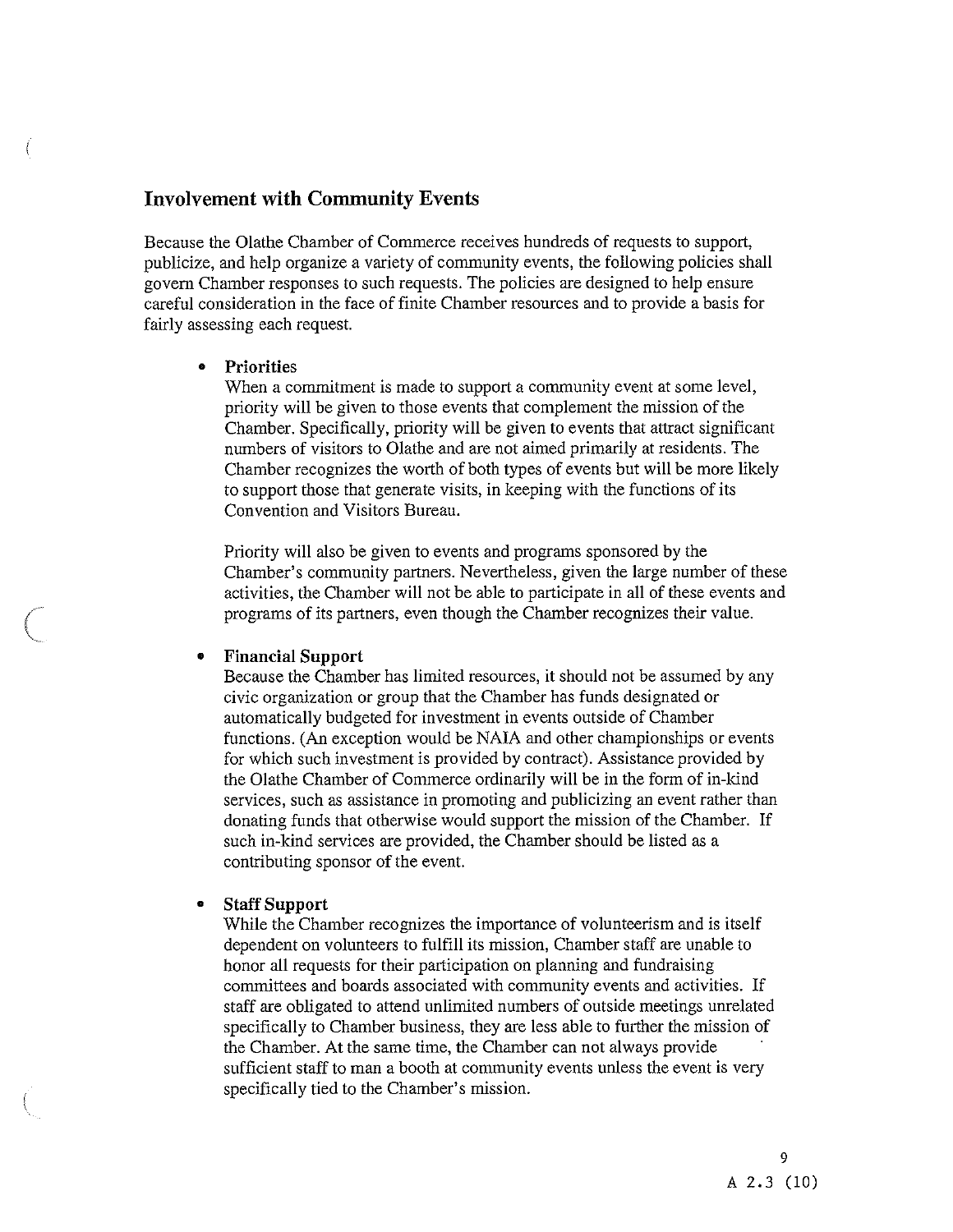#### •Chamber Sponsorships

Given its limited resources to invest in outside events, programs, and activities, the Chamber must be selective in agreeing to sponsorships. Priorities as indicated above will rule decisions of this type. Once the Chamber has agree<sup>d</sup> to sponsor <sup>a</sup> specific event or activity, the Chamber should be listed as among sponsors but not made to appear as though it is hosting or <sup>p</sup>lanning the event. This policy is especially important when the Chamber has no control over the quality of the event or activity. Signed permission must be obtained from the Chamber for the use of its logo in connection with sponsorships.

Approved by Board June 2006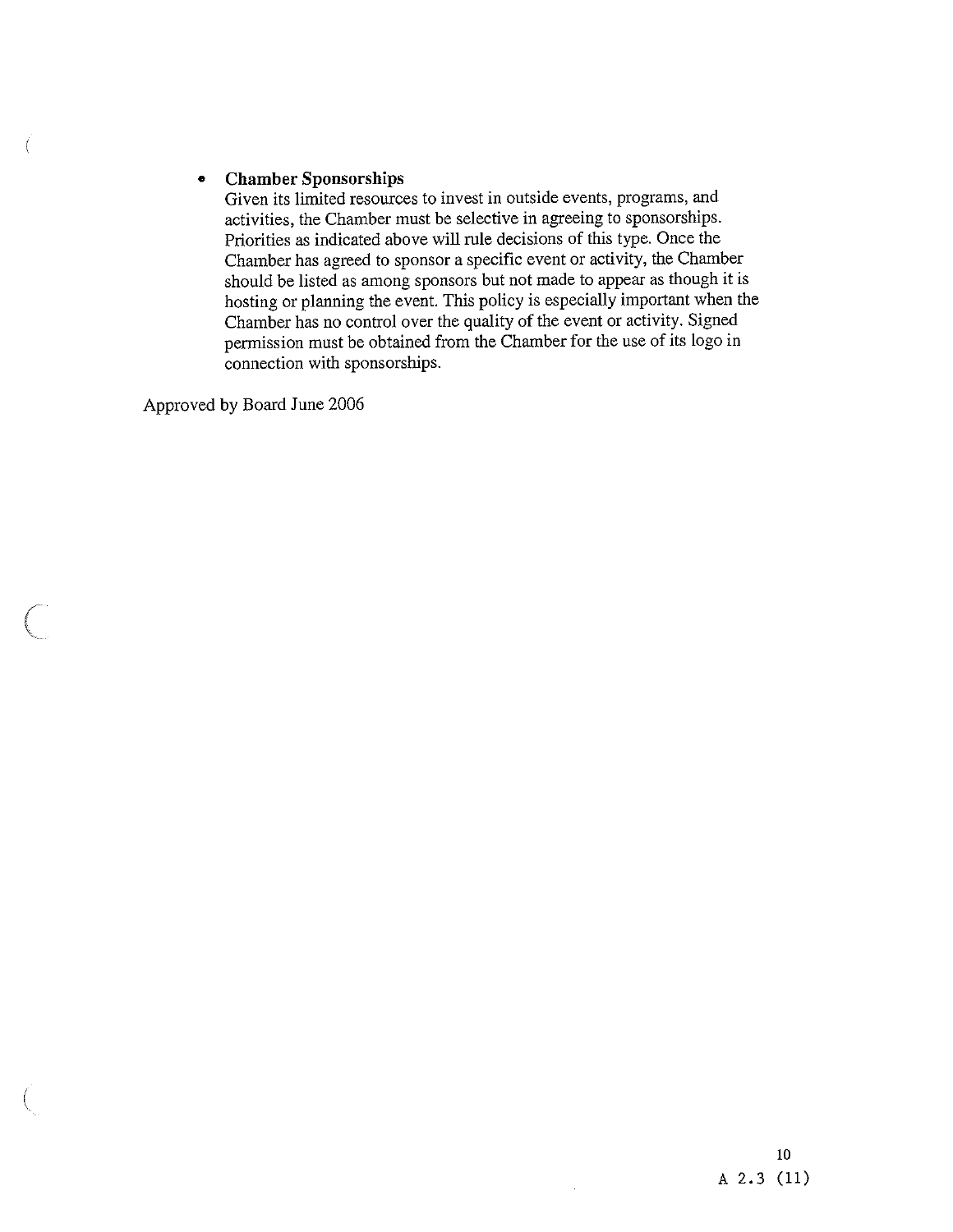## Criteria for Endorsements and Affinity Programs

The following is a description of criteria set by the Board of Directors of the Olathe Chamber of Commerce for affinity programs. To make this process as systematic as possible, the Chamber, its staff and volunteers follow the described set of criteria to begin negotiations with vendors before establishing a new affinity program.

## 1. Chamber's mission.

- The proposed program supports the Chamber's vision that it is the voice that advances the economic well being and quality of life in the Olathe community.
- The program helps to attract and retain Chamber members.
- The applicant or program sponsor is a member of the Olathe Chamber of Commerce.
- The proposal fits or complements and does not overlap current product offerings.
- The program presents tangible economic benefit for Chamber members.

## 2. Eligibility.

• A company proposing an affinity program to the Olathe Chamber must be an active member and in good standing for at least one year.

## 3. Revenue stream.

- The proposal includes a realistic revenue projection against which this component of the program can be measured.
- The program compensates the Chamber for intangible expenses, including staff time, postage, marketing, etc.
- The program provides a positive cash flow of at least \$5,000.00 annually to the Chamber or added value to Chamber members that supports a lower revenue marketing potential.

## 4. Local competition.

- The program provides a valid opportunity for the Chamber and its members without placing the Chamber as endorser or program sponsor in competition with its members.
- To the extent that aspects of the program compete with Chamber members, the program has unique features that cannot be found at the local level.
- The vendor's method of sales does not negatively impact the Chamber's product sales.
- The vendor's product sales will not detract from current Chamber products or member investments.

## 5. Marketing and customer service.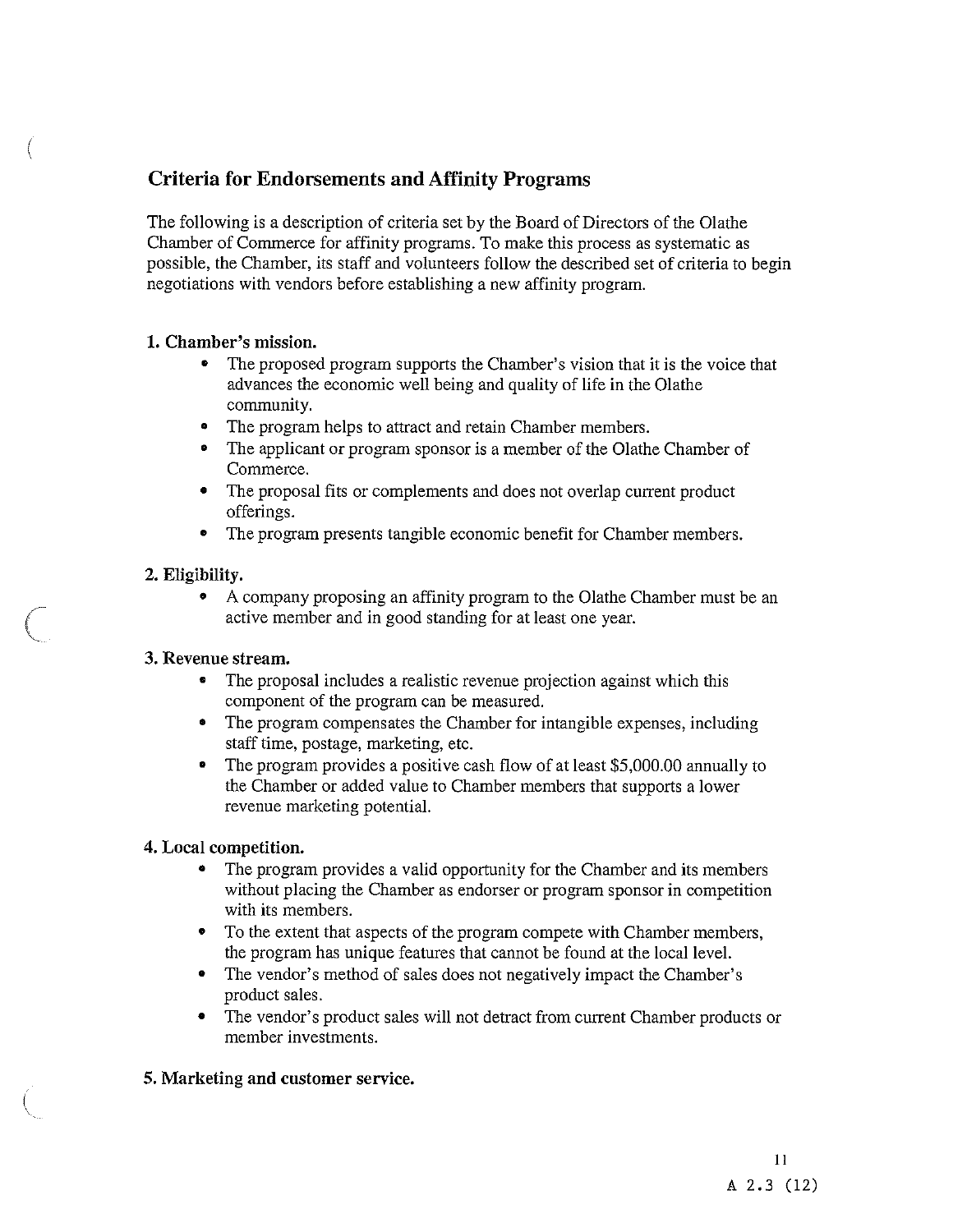- The vendor does not rely on Chamber staff for marketing and customer service.
- The vendor has processes and procedures in place to ensure good customer relationships that reflect positively on the Chamber.
- The vendor has a proven business track record reflected in reliable letters of reference.
- If the vendor is a middleman, the organization providing the product has a proven business record reflected by reliable letters of reference.
- <sup>o</sup> If a new company, the vendors, employees and managers have a history of reliability with respect to proposed product.
- The vendor has provided as a part of the application proof of its legal organizational structure.

#### 6. Product timeline.

- The proposal adequately describes the expected life cycle of the product and anticipated market behavior, including the projection of a certain number of early adopters, before the product would be accepted by general membership.
- The proposal defines specific goals of the product upon which a continued relationship with the Chamber will be based.
- The proposal contains measurable indicators of program success.
- The program is terminable on a specific date consistent with the nature of the product and the marketing plan and may be terminated for cause at any time for failure to meet projections or for any other cause detrimental to the Chamber or its image.
- The program does not require an exclusive relationship with the Chamber in the absence of extraordinary circumstances.

Each proposed affinity program will be reviewed in comparison to the above guidelines by a task force appointed for that purpose. Any affinity program must be approved by the Chamber's Board of Directors after consideration by a task force and the Executive Committee.

Adopted by the Board of Directors of the Olathe Chamber of Commerce on December 18, 2001.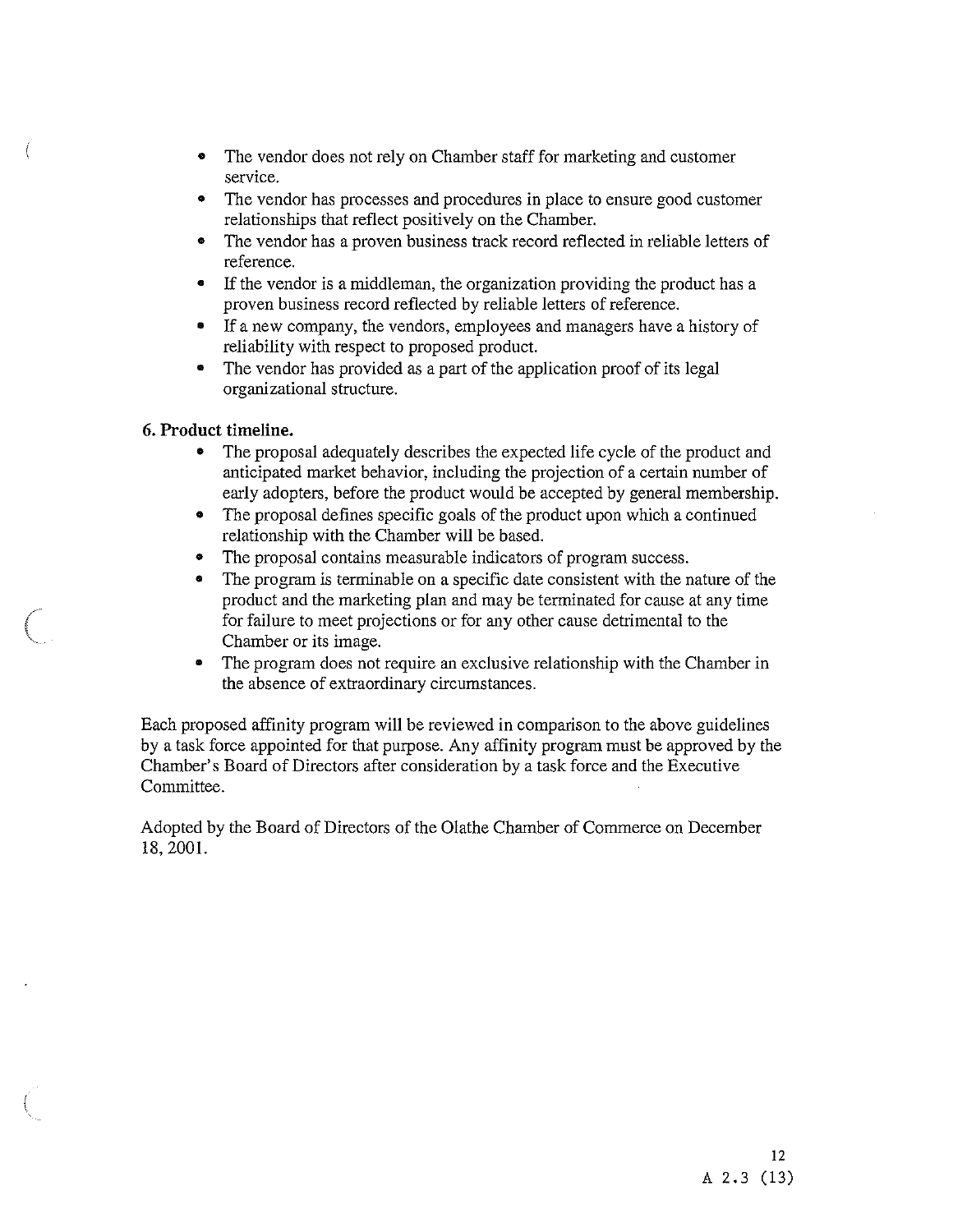## FINANCIAL CONTROLS ANI) OPERATING PROCEDURES

## Operating Procedures

The Vice President of Finance will also function as Accountant with primary responsibility for designing and maintaining the accounting system. Bookkeeping support may be provided by other staff as designated. Monthly reports shall be made to the President covering, at a minimum, receipts, disbursements, receivables, and payables.

The Vice President of Finance will be required to include detailed budget comparisons in monthly financial reports to the Treasurer and the Executive Committee. Standard journal entries shall be reviewed by the Vice President of Finance for reasonableness and posted to the general ledger. (Non-standard journal entries are to be reviewed by the auditor).

The Finance Committee will be required to provide quarterly budget reviews and annual reviews of the adequacy of insurance coverage.

The Board of Directors will be required to secure an independent audit annually.

## Separation of Duties

Within the Chamber's financial management and reporting system, a number of checks and balances have been established. Given the small size of the Chamber staff, there are limitations in our ability to provide a complete separation of duties and responsibilities. We believe, however, that through the combination of a sound accounting system, regular oversight by management, the Executive Committee, the Board of Directors and the following policies, we can achieve sufficient separation of duties and responsibilities.

- The check signer(s) must not be the person who writes checks or who does the bookkeeping.
- Bank statements are reconciled by someone other than the check signer or writer.
- Deposit documentation and reconciliations are prepared by a person other than the one recording the receipts.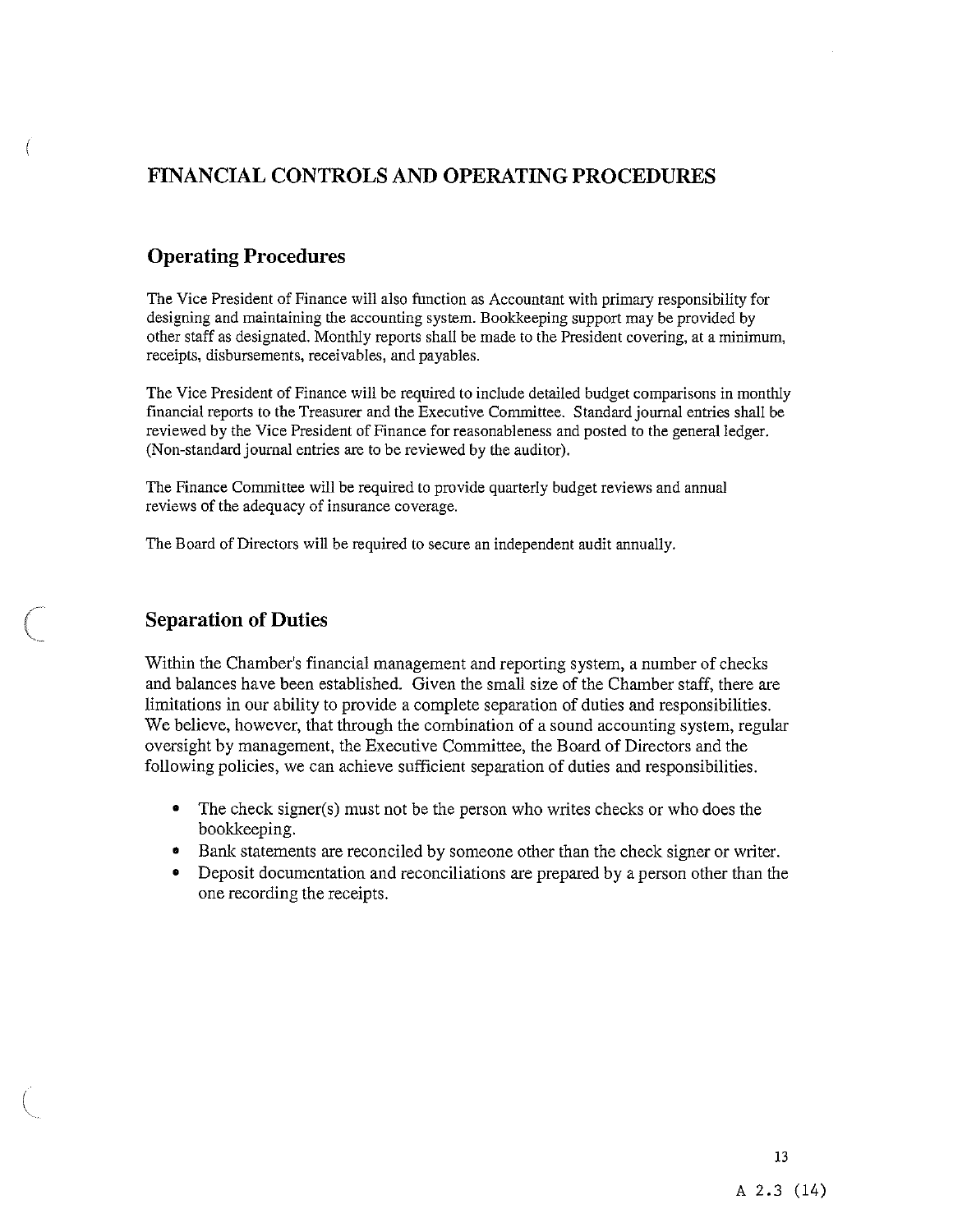## Financial Reporting

- Annual budgets are prepared by the President and Vice President of Finance and approved by the Board.
- Budgets are reviewed quarterly by the Finance Committee and may be adjusted as necessary to reflect changing conditions.
- A Chart of Accounts is available and used to code receipts and disbursements to the proper accounts.
- Non-standard journal entries are discussed with the CPA to ensure proper accounting treatment.
- Detailed Financial Reports are provided to the Treasurer and Executive Committee within 30 days of the close of each month.
- Summary Financial Reports are provided to the Board of Directors at each Board meeting.
- Reference explanations for any material budget variances are provided for the above referenced reports.
- Annual audits will be conducted by an independent CPA at the close of each fiscal year. Copies of these reports will be made available to the Board of Directors.
- The Fiscal Period for the organization shall be January 1 to December 31.

## Safeguarding Assets

- The President shall have primary responsibility for ensuring that proper financial management procedures are maintained and that the policies of the Board are carried out.
- The Finance Committee shall provide fiscal oversight in the safeguarding of the assets of the Chamber and shall have primary responsibilities for ensuring that all internal and external financial reports fairly present its financial condition.
- A proper filing system will be maintained for all financial records.
- Actual income and expenditures will be compared to the budget on a monthly basis.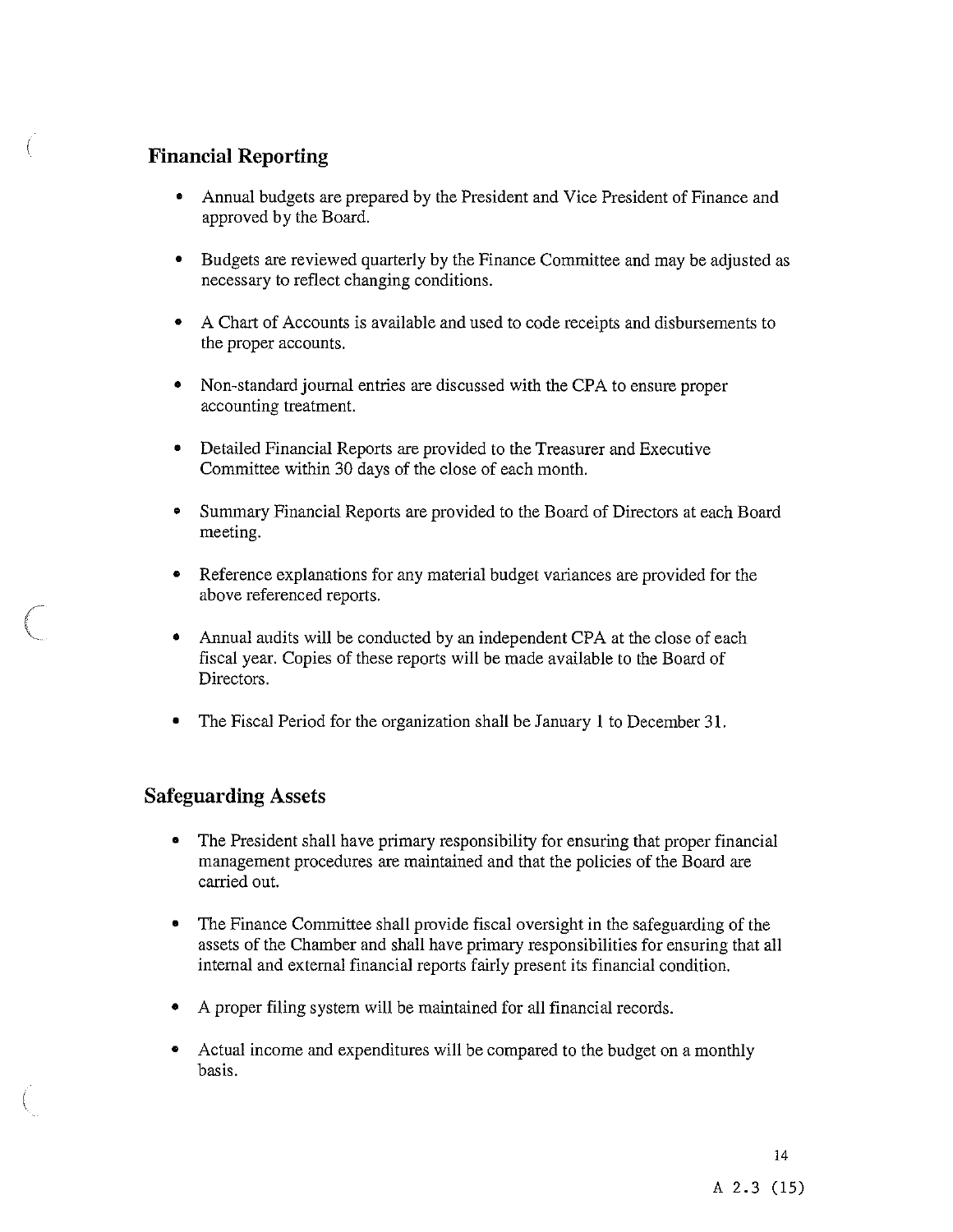- The Chamber will maintain a bank balance sufficient for its immediate operating needs.
- All excess cash will be kept in an interest bearing account.
- Bank statements are promptly reconciled on a monthly basis.
- Documents on all securities and fixed assets will be kept in a locked file. Inventory records will contain description, serial numbers (if applicable), date of purchase or receipt, valuation, and date of valuation.
- Appropriate insurance for all assets will be maintained.

## Fixed Assets

Asset expenditures of \$500.00 or more, either a new purchase or an addition to an existing asset which increases its life, shall be reflected on a schedule of fixed assets and depreciated over an appropriate useful life.

Assets with long-term use will be depreciated straight line over time with a full year of depreciation taken in the year of acquisition, based on the following schedule:

- Furniture and office equipment.............5 years
- Computer software 3 years
- Computer hardware 3 years
- Leasehold Improvements..............Life of lease, or 10 years, whichever is less

## Payroll Controls

- Personnel files are to be maintained at organization's site for all employees. Changes in payroll data (i.e., pay changes) are approved by the President before files are updated.
- The Vice President of Finance shall maintain payroll records to determine: who will be paid, in what amounts, for what time periods, the allocation of labor charges between each department, and the dollar amount to be charged each for direct labor. The President shall assist in the determination of direct and indirect costs.
- An outside payroll processing firm will be used to process the payroll. The Vice President of Finance notifies the payroll service of any changes to the payroll master file. The payroll service generates the payroll register, payroll checks and tax deposit checks, and sends them to the Vice President of Finance. The Vice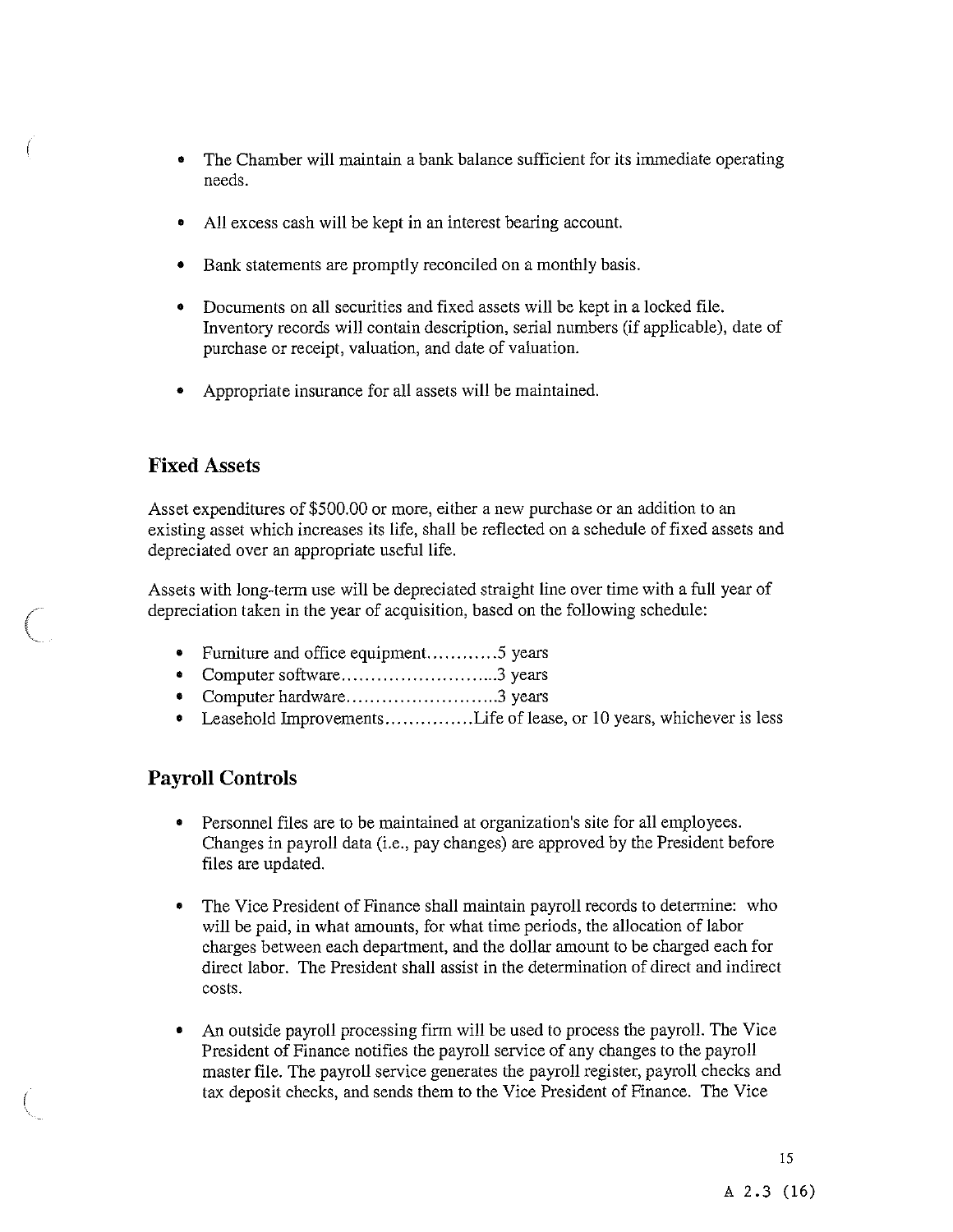President of Finance reviews the payroll register for proper processing of amounts.

• The payroll and tax deposit records are made available for review by the President.

## Computer Controls

- The Vice President of Finance is responsible for inputting the financial data into the computer for generating financial reports. Only the Vice President of Finance and the Vice President of Technology will have access to the password required to log onto the system.
- Detailed printouts of cash receipts and cash disbursements are to be obtained. The Vice President of Finance is responsible for comparing the detailed printouts to source documents for accuracy.
- All subsidiary account balances are reconciled to the control accounts monthly.
- A trial balance on the general ledger totals should be obtained and compared to detailed reports for accuracy of balances.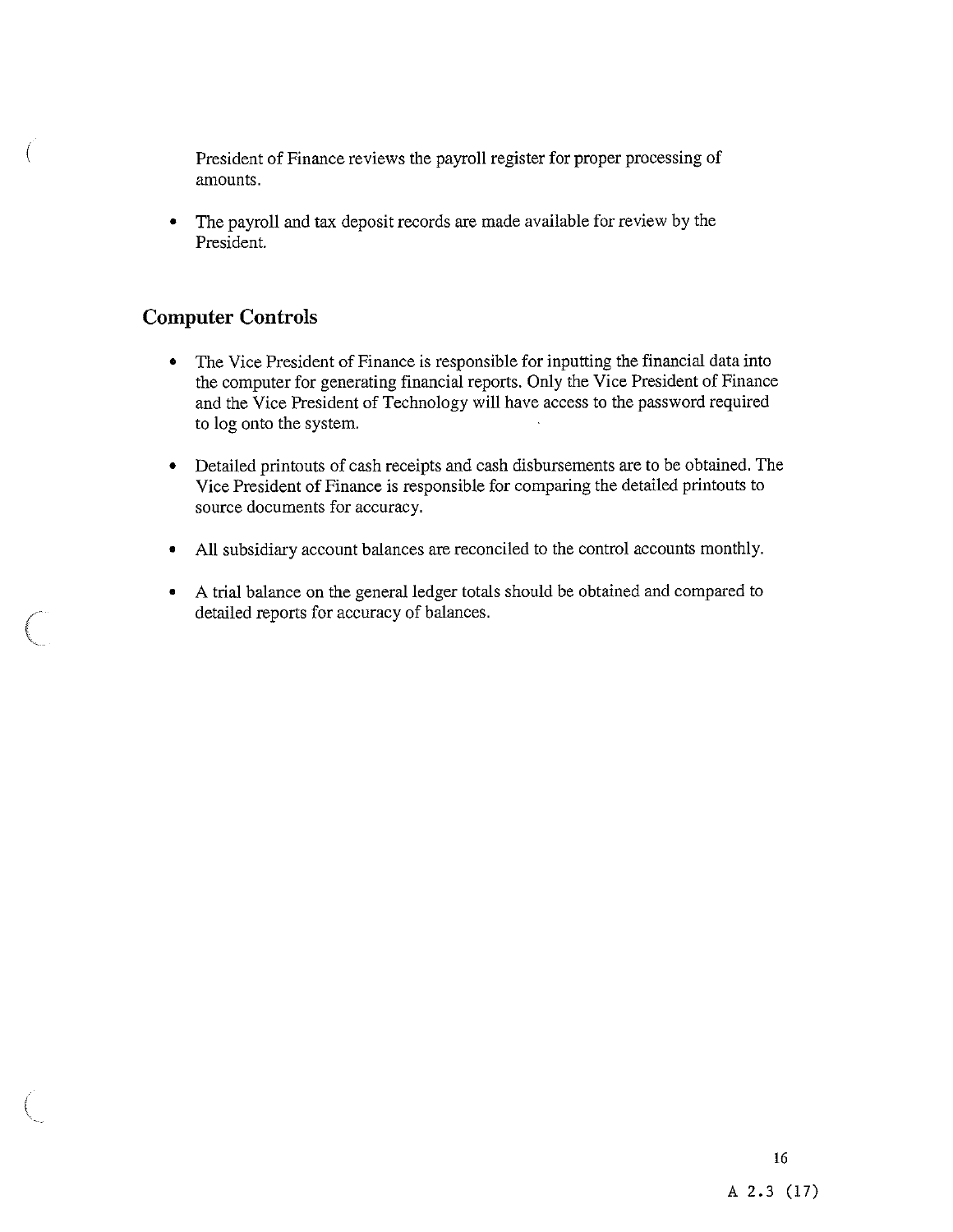## Disbursements

- The President has (a) expenditure approval up to the parameters set by the annual operating budget as approved by the Board, and (b) single signature authority up to and including \$2,000. The deliberate splitting of vouchers or invoices which have the sole purpose or effect of meeting the parameters of this authority is expressly prohibited.
- The President's personal expense reimbursement items must be approved by a Board member (preferably the Treasurer) having check signing authority.
- Expenditure requests will be initiated in writing and approved within specified authority by the President.
- The President approves check requests after comparing to supporting documentation. The Vice President of Finance prints the pre-numbered checks only with approved requests. The unsigned check, support and request are presented to authorized check signers for their signatures (information on checks is compared to support for accuracy).
- Two signatures are required on all organizational checks over \$2,000. The President's personal expense checks require one signature of a Board member, regardless of amount.
- All disbursements, except petty cash, are made by check and are accompanied by substantiating documentation.
- All checks are pre-numbered and accounted for monthly.
- The checks print in three (3) parts: \* The check and one stub showing remittance advice is sent out for payment. \* The second stub is filed by vendor, with supporting documentation attached.
- All voided checks must be defaced and retained numerically, either in a file or with canceled checks.
- No checks may be written to "cash" or "bearer", except to obtain startup cash for a specific event. The event name must be specified in the payee field with full documentation of purpose attached.
- Blank checks are stored in a locked drawer.
- The receptionist is responsible for invoices and check requests being filed in the appropriate vendor file once they have been paid.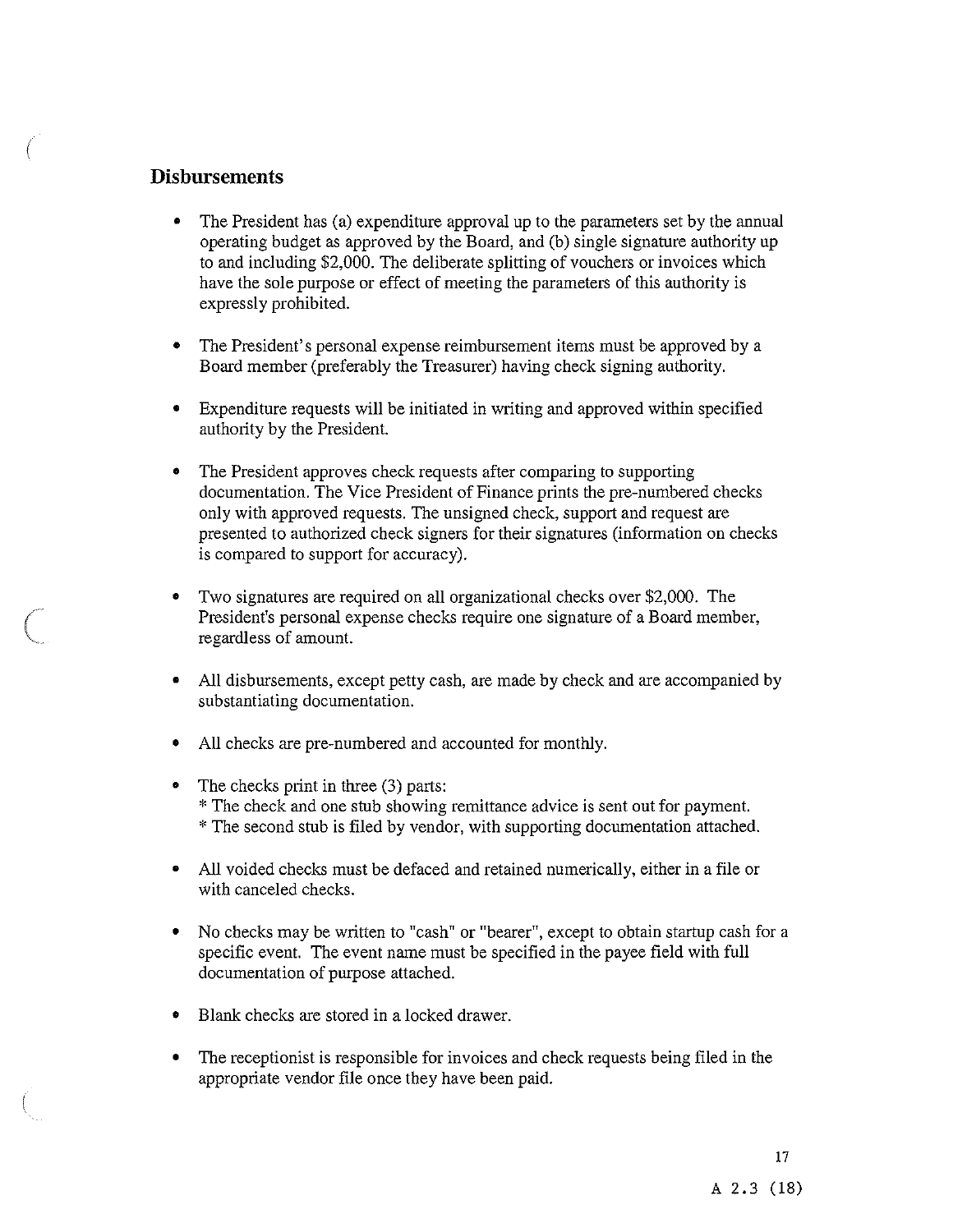- An 'imprest" petty cash account is used. The amount of the petty cash account is \$200.
- Vouchers are required for all petty cash disbursements. The petty cash fund is reconciled (beginning amount less voucher amounts) before the fund is replenished. Checks are written only after an approved check request has been presented.
- The President and one of four Board members are the two signatures which are required on all checks over approved limits. If the President is absent, two Board members' signatures are required, or one Board member and one executive staff member.
- Blank checks may never be signed in advance.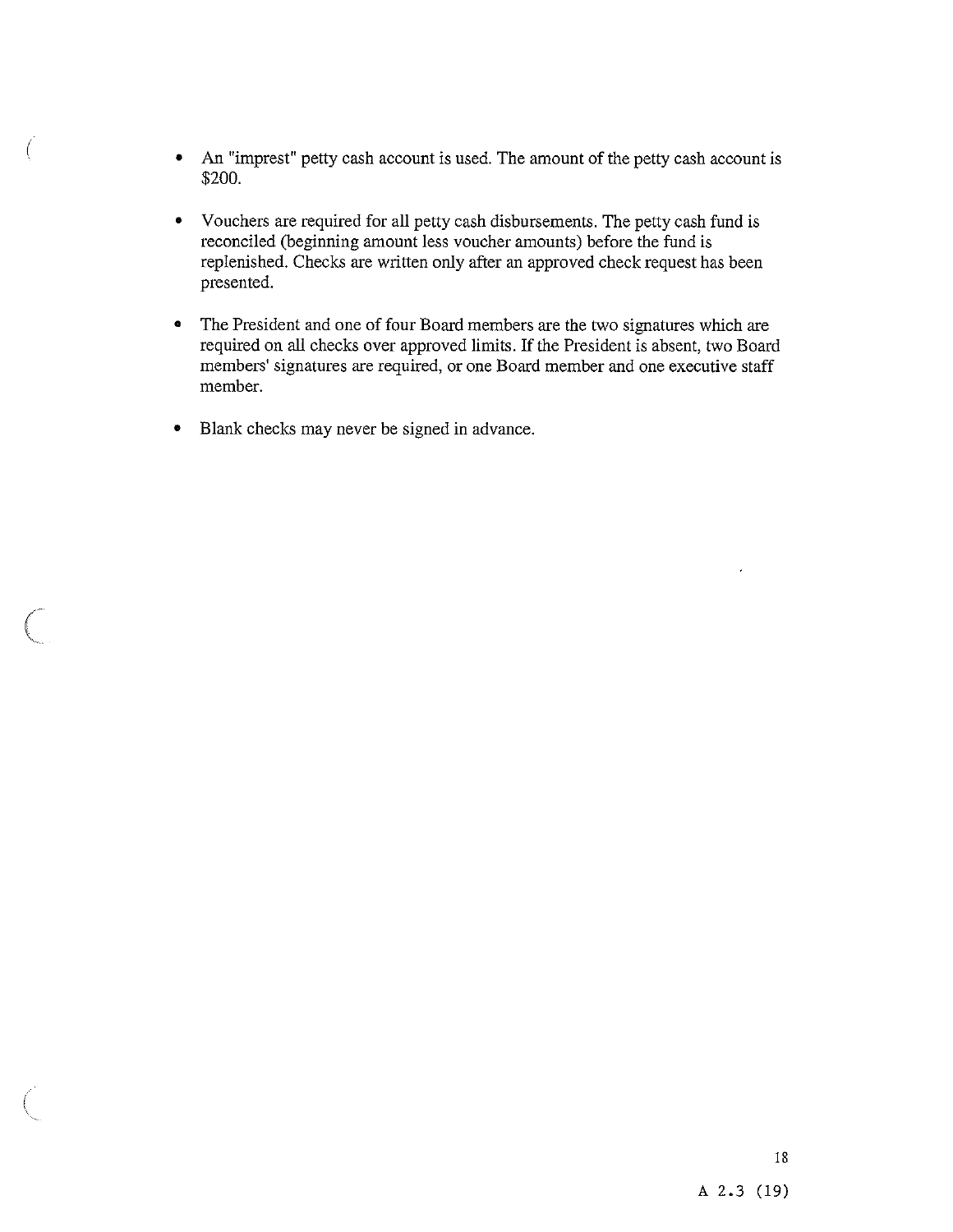## Receipts

- Two copies of all receipts are made; one for deposit file documentation and one for source file documentation (i.e., posting to the database and/or general ledger).
- All checks are stamped with 'Deposit only" stamp immediately upon receipt.
- The receptionist will be responsible for preparing the documentation on receipts for deposits and will be responsible for making daily deposits.
- Copies of all receipts are given to the Vice President of Finance, who posts the detailed cash listing to the accounts receivable system or general ledger (amount, date received, account number, etc.)
- A summary listing is compared to the receptionist's deposit listing to ensure all postings equal amounts deposited.
- A copy of the deposit receipt from the bank is compared and attached to the corresponding receipt copies and cash listing.

## Credit Card Receipts

The Chamber receives credit card payments for membership investments, sponsorships, event payments and other purposes. All credit card information is delivered to the staff assistant upon receipt. The staff assistant prepares a compilation of credit card payments which is delivered, along with all credit card information, to the Vice President of Finance. The database and other accounting records are updated from the compilation and attached credit card information. This information may be maintained for a reasonable period of time by the Vice President of Finance and shall be secure when not attended. Periodically, all credit card information will be destroyed by shredding. No member credit card information will be maintained in the Chamber office or by Chamber employees after delivery to the staff assistant.

## Staff Expense Allocation

The policy of the organization is to charge employee administrative expense to events and projects that are undertaken by the Chamber. While the factoring in of staff time should be reviewed as part of the overall cost of an event, it should not be the sole deciding factor on whether or not an event or project is undertaken. Computation of staff cost per hour will be reviewed periodically and will include, but is not limited to, the following elements;

**Salaries**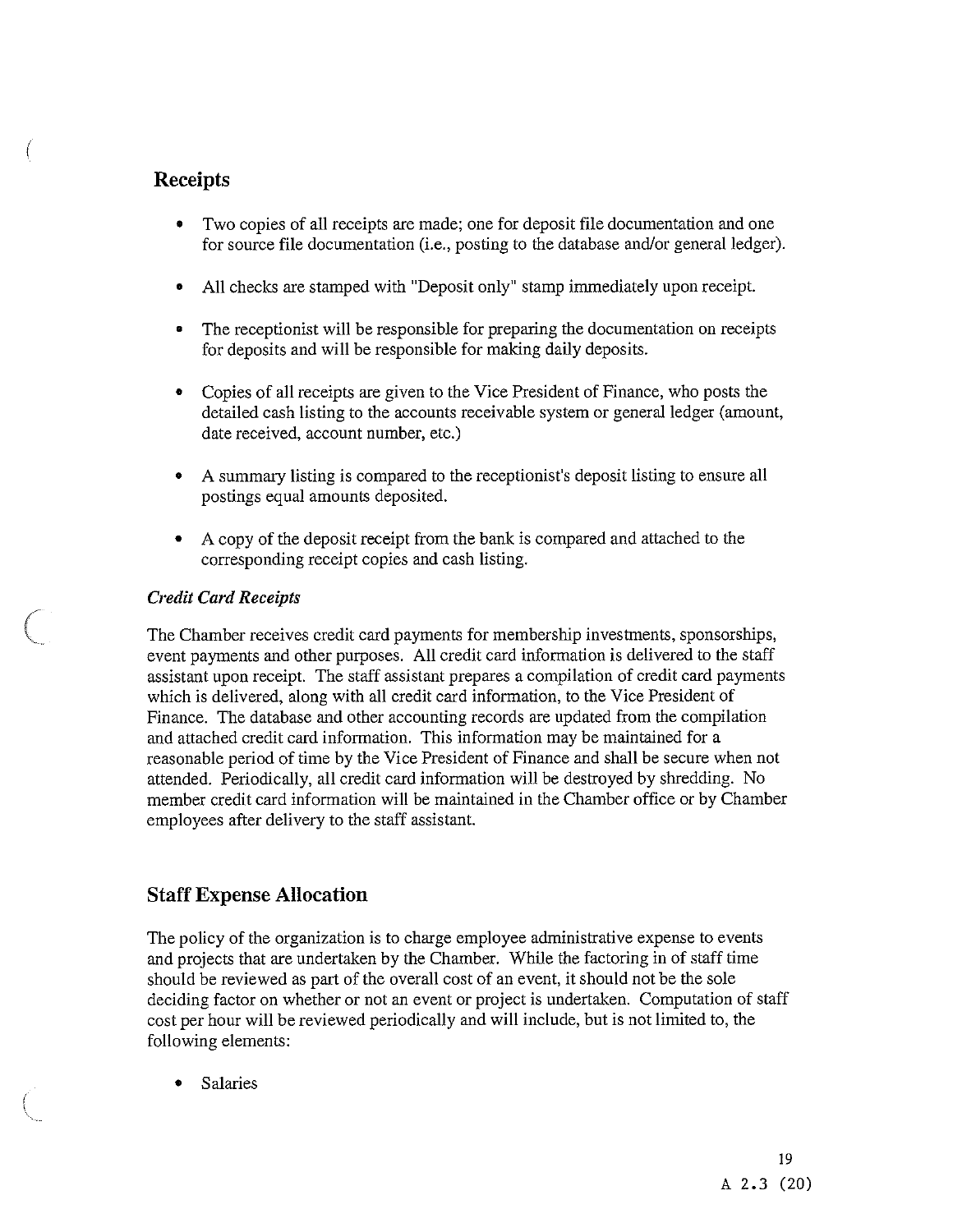• Insurance

 $\left($ 

- Payroll tax
- Retirement benefits
- Workers compensation insurance

Time allocated to events will be submitted to accounting for inclusion in payrolllevent cost reports.

 $\bar{z}$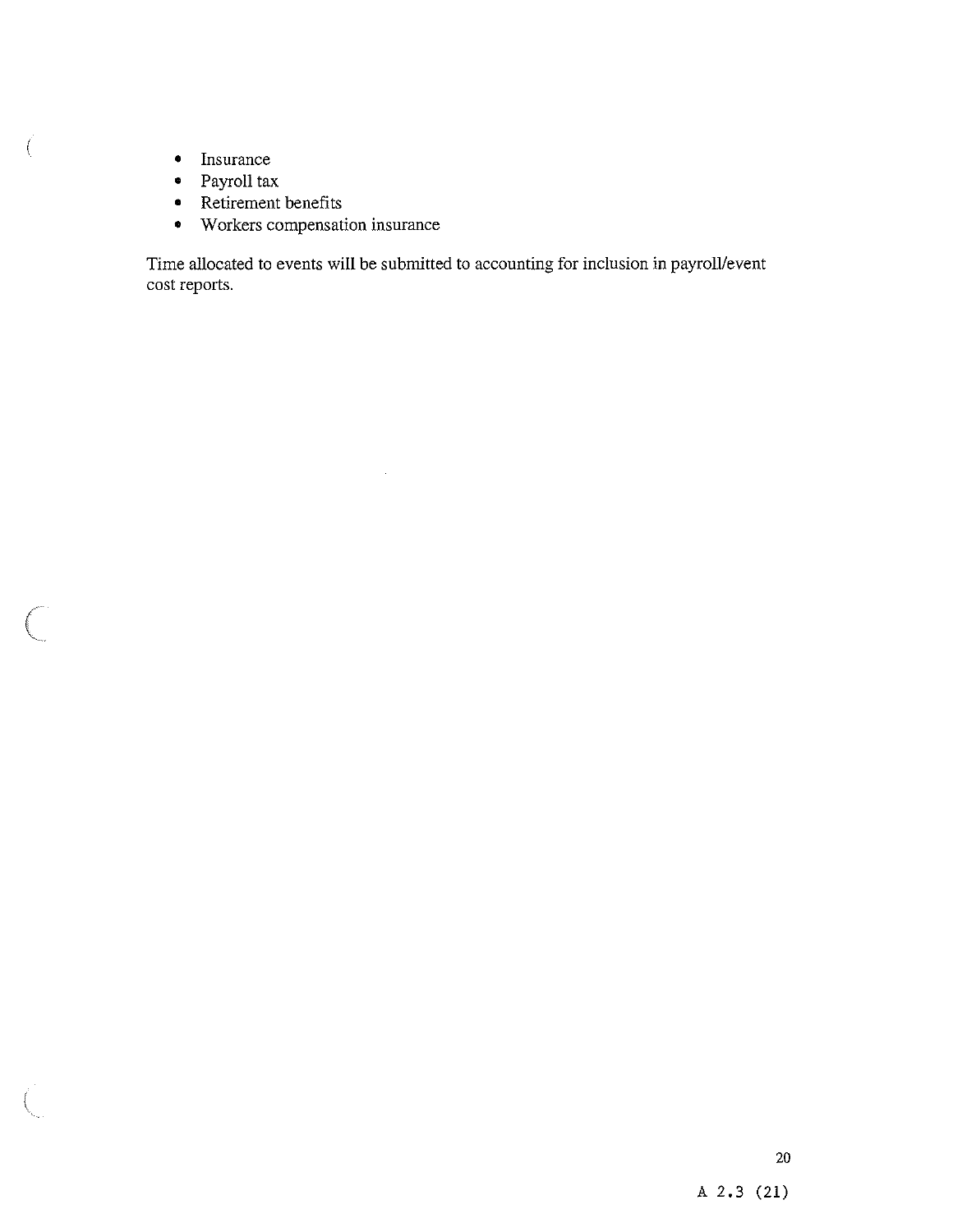## ACCOUNTING PROCEDURES MANUAL

## Billings and Receivables

- All membership dues are reviewed and established as a first step in the budgeting process then approved by the board of directors.
- All billings for services or goods are approved in advance by authorized personnel and submitted in writing to the Vice President of Finance.
- The Vice President of Finance prepares all billings and invoices on a timely basis. Membership billings are prepared 30 days prior to the anniversary date. Current billings, along with past due invoices, are submitted to the Vice President of Membership Services for review prior to mailing.
- The Vice President of Finance records a summary of all billing/invoice activities in the general ledger as part of the month-end closing process.
- The Vice President of Finance reconciles the accounts receivable ledger to the general ledger on a monthly basis.
- The Vice President of Finance prepares a status report on all outstanding receivables, on a monthly basis, and submits the report to the President, Treasurer, and Board of Directors.
- The Vice President of Finance initiates collection procedures on all invoices older than 30 days.

#### New Members.

The Vice President of Membership Services generates a membership application form and gives the application with payment to the receptionist. The receptionist will enter the new member into the system. A verification form is printed and forwarded to the new member to verify the accuracy of the information. A copy of the application is attached to the check log along with payment documentation.

#### Membership Drive.

The Vice President of Membership Services is responsible for collecting all payments and membership applications for new members. Information will be verified and forwarded, along with payment, to the staff assistant who is responsible for creating the check log. The staff assistant will set up the new member from the application and print a verification form to fax to the new member. Credit card payments will be transmitted immediately upon receipt of the verified application, and a receipt sent to the member.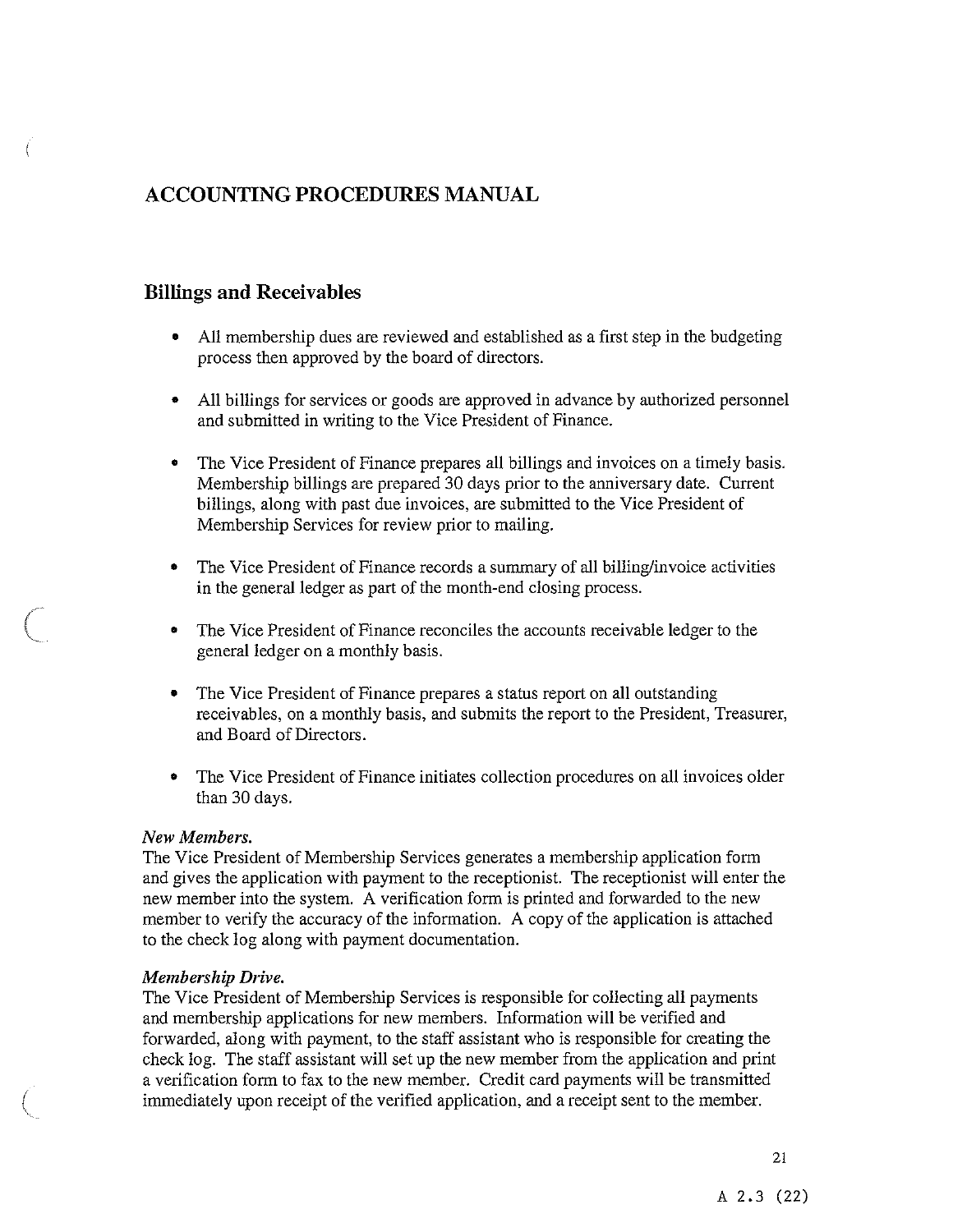All payments received from new members are added to the check log for that day and forwarded to the Vice President of Finance, along with the remittance advices and new member applications.

#### Renewals.

Dues invoices are prepared the first week of each month and given to the membership director for review before they are mailed to members. These invoices are for the following month's dues.

#### Past Due Accounts.

Immediately after the cash receipts are posted from the last check log of the month, invoices for all past due accounts are generated and passed on to the membership and program directors for review before they are mailed. All membership accounts 90 days past due are cancelled.

#### Cancellations.

Prior to the monthly board of directors meeting, an updated 60- and 90-day list of delinquent members is generated and presented to the board for approval of the cancellation of members who are 90 days past due.

When a member requests cancellation of membership (usually soon after receiving a renewal invoice), the 90-day period is escalated, and cancellation is immediate. The reason for escalation is to prevent sending additional invoices after the member has requested cancellation. The membership director receives a copy of any correspondence requesting cancellation in order to follow up with the member.

#### Database Changes.

All database changes will be forwarded to the Vice President of Finance (or the assistant) in writing. A member profile sheet from the membership database can be used for this purpose. The profile sheet is then kept as documentation of the change.

#### Programs/Events.

Registration may be accomplished by using pre-printed forms, by telephone, by receipt of payment, or by on-line registration. Generally, the staff assistant will receive the registration form first. If payment is by credit card, the information should be transmitted immediately and noted in the list of attendees. A copy of the registration, along with payment information will be attached to the check log, which is sent to the Vice President of Finance. A copy of the check log will be sent to the program director.

If reservations taken by telephone, staff should always obtain the following information:

- Company name
- Telephone number
- Number of attendees
- Names of attendees (if available)
- Payment information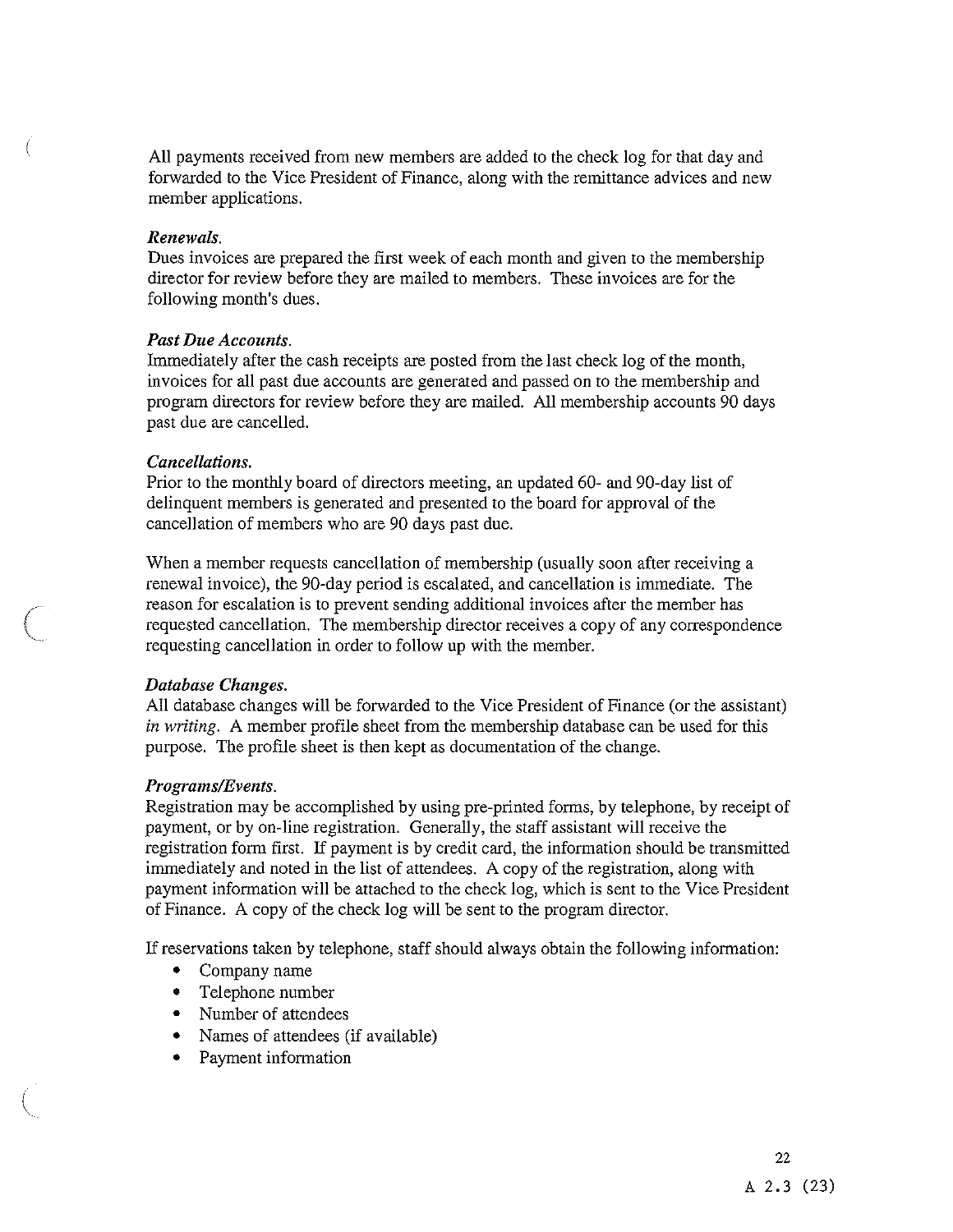Generally, Chamber events are pre-paid. If an attendee makes <sup>a</sup> reservation but does not make immediate payment, the staff assistant should advise the Vice President of Finance to ensure that all expected revenue is recorded properly.

#### Sponsorships.

Upon confirmation of the sale of <sup>a</sup> sponsorship, either single or <sup>a</sup> sponsorship package, <sup>a</sup> billing reques<sup>t</sup> should be submitted to the Vice President of Finance to ensure proper recording of the receivable. <sup>A</sup> copy of the proposa<sup>l</sup> should be forwarded to the staff assistant. When paymen<sup>t</sup> is received, the staff assistant should include <sup>a</sup> copy of the proposa<sup>l</sup> with the paymen<sup>t</sup> information, which is attached to the check log. <sup>A</sup> copy of the check log will be sent to the sales person.

#### Requests for Billing.

To reques<sup>t</sup> special billings for members and non-members, use the Request for Billing form located at H:\Data'Forms. The completed form is forwarded to the Vice President of Finance for processing.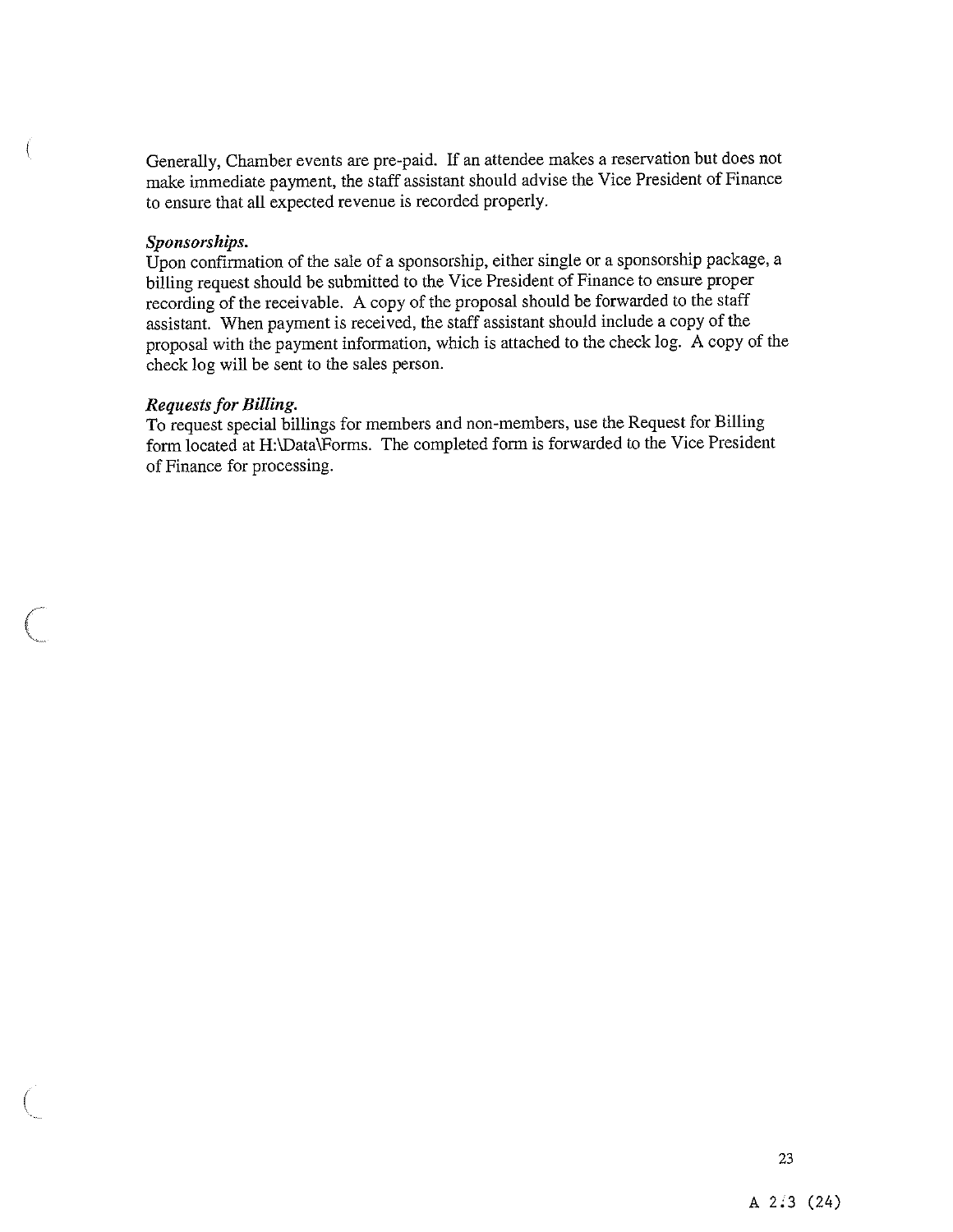## Cash Receipts

- All checks and cash receipts received through the mail are restrictively endorsed immediately by The receptionist and recorded in the cash receipts register (check log), listing the date received, payor, check number, and amount received.
- The receptionist will make a copy of each cash receipt, and attach all copies to the check log.
- This daily check log is distributed to all department managers. This process notifies all concerned persons of monies they may be expecting.
- The receptionist shall prepare the bank deposit daily, attaching a copy of the deposit receipt to the cash receipts copies, and forwarding the entire package to the Vice President of Finance.
- The Vice President of Finance shall code all cash receipts according to the chart of accounts, and record in the database and general ledger. The Vice President of Finance then prepares a deposit summary sheet, comparing totals to the check log. The summary sheet is then attached to the check log and the bank deposit confirmation slip.
- The Vice President of Finance updates the cash receipts worksheet, using the cash receipts summary sheet.
- The Vice President of Finance posts the cash receipts journal to the general ledger on a timely basis.
- If no deposit is made, a check log is printed for that day, indicating "No Deposit" and forwarded to the Vice President of Finance.

## Credit Card Receipts

The Chamber accepts the following credit cards in payment of membership investments, sponsorships, event payments, and other services.

- American Express (3\*\*\*\*\*\*\*\*\*\*)
- $V$ isa (4\*\*\*\*\*\*\*\*\*\*)
- MasterCard  $(5*********)$
- Discovery  $(6**********)$

The following information must be obtained from the cardholder: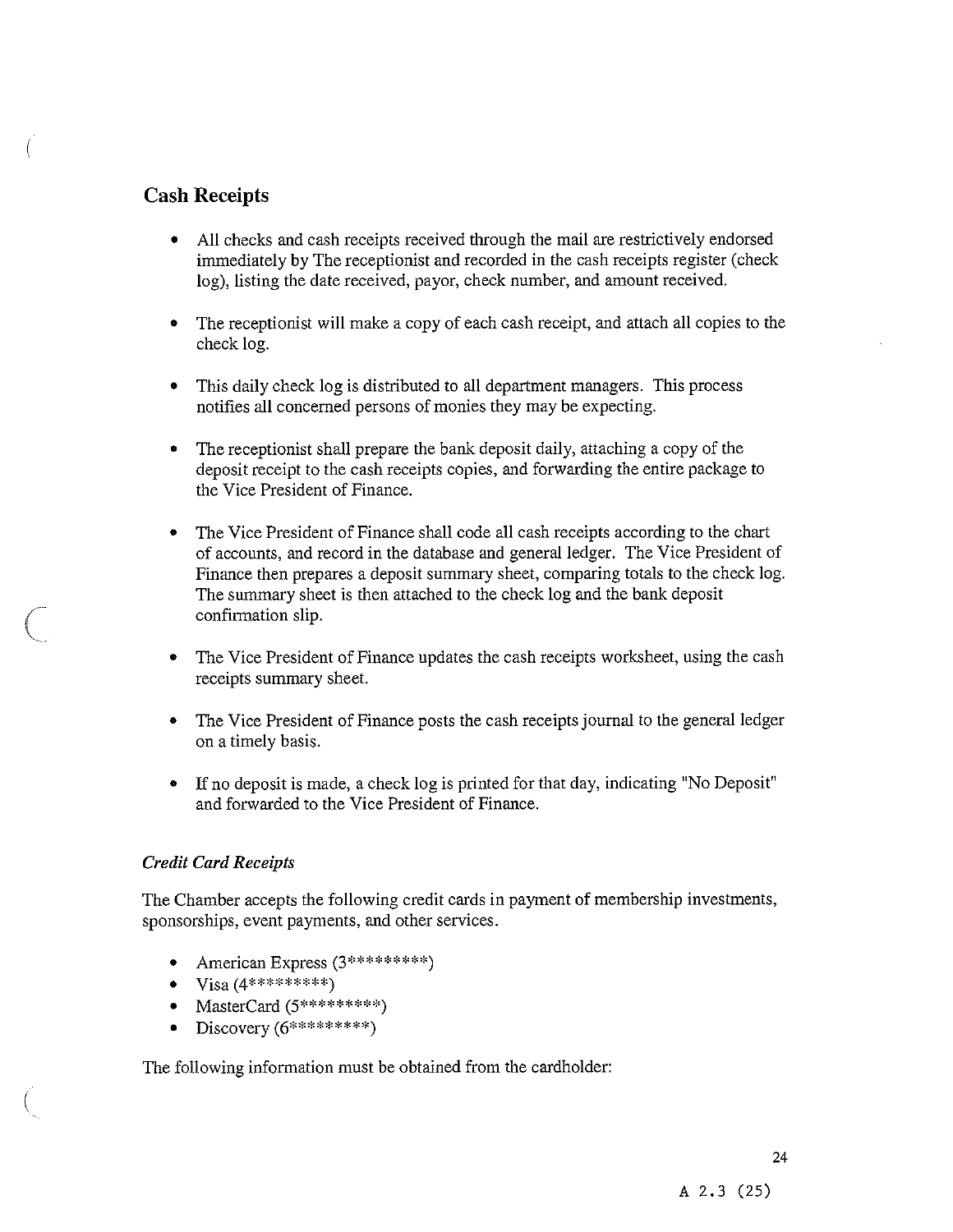• Card Type

 $\big($ 

 $\bigl(\bigl($ 

- Name on card  $\bullet$
- Card number (10 digits)
- Security (CVVS) code (3 digits)  $\bullet$
- Expiration date
- Address of cardholder
- Telephone number of cardholder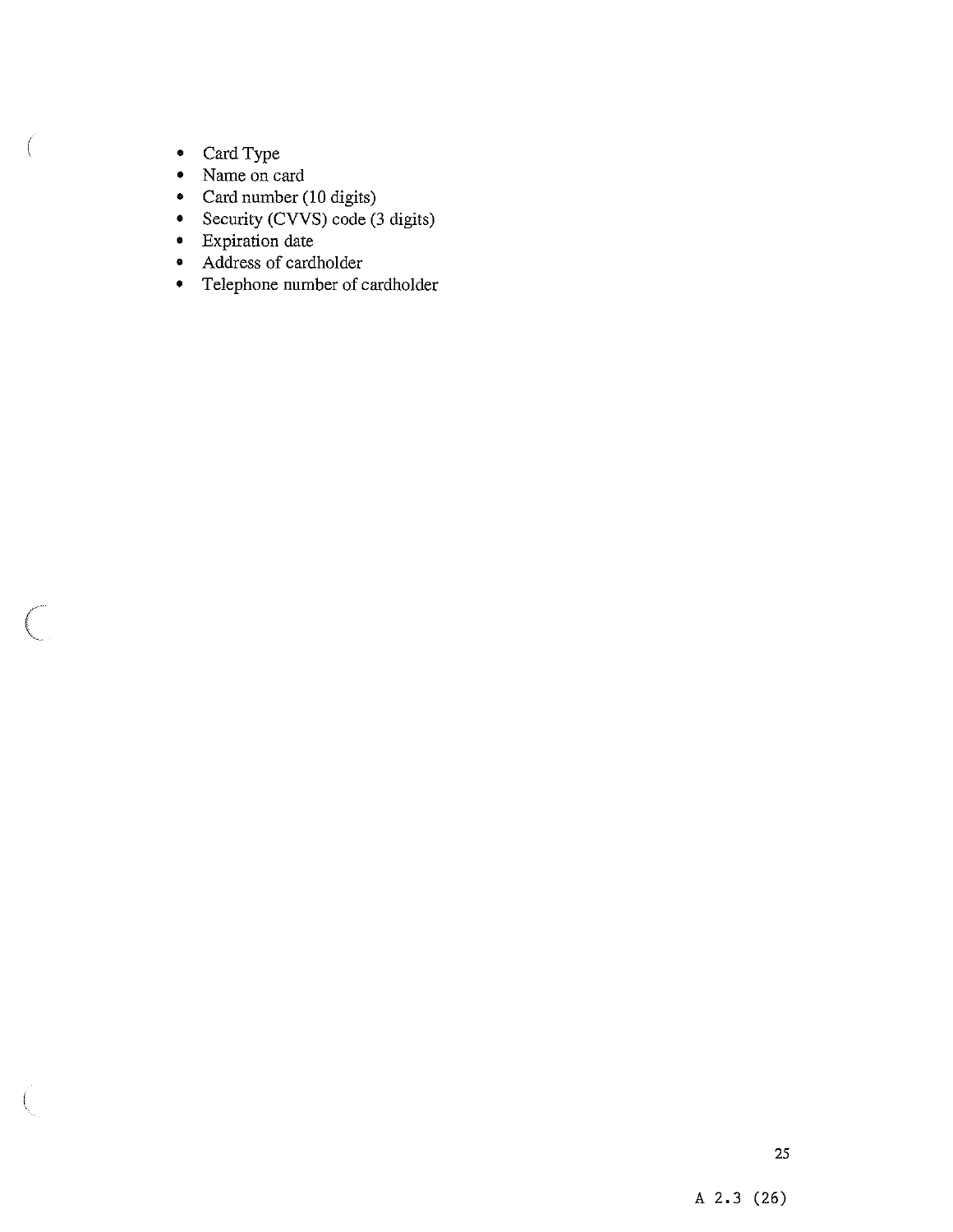## Payroll

- All personnel salaries/wage rates are authorized by the President and/or the Board of Directors. All changes in employment are likewise authorized by the President and/or the Board of Directors.
- The Vice President of Finance maintains all personnel records and monitors the usage of vacation and sick time.
- Each supervisor reviews and approves all time and attendance records for their employees. The approved time records are submitted to the President for final approval.
- The Vice President of Finance shall prepare the payroll, using the approved time records and salary/wage rates for each employee, using a third-party payroll service. All payroll expenses are recorded in the general ledger by the Vice President of Finance.
- Once the payroll service returns the pre-signed checks, the Vice President of Finance distributes the payroll to all employees. The payroll checks and payroll register are available at all times for review by the President.
- All payroll tax deposits are prepared at the time payroll is prepared. The payroll service is responsible for payroll tax deposits and automatically withdraws the appropriate funds from the Chamber's operating account.

## Bank Reconciliations

- The Vice President of Finance shall maintain a record of all bank transactions, listing all checks disbursed and all receipts deposited on a daily basis.
- On a monthly basis, the receptionist will reconcile the bank statements to the general ledger cash accounts, and notify the Vice President of Finance of any discrepancies.
- The Vice President of Finance will resolve all discrepancies with the assistance of the receptionist and the bank, if necessary.
- The Vice President of Finance will adjust the general ledger as needed.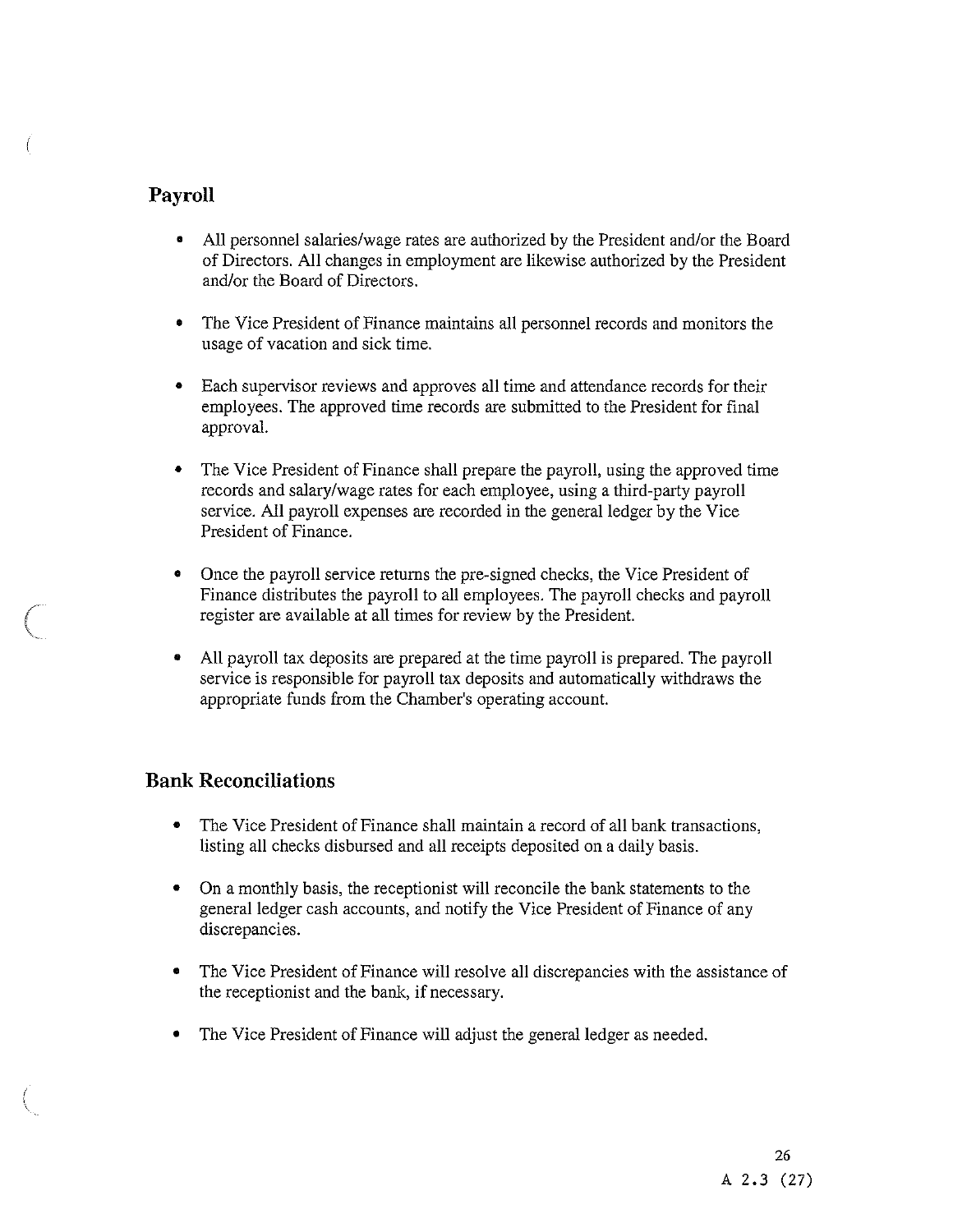## Accounts Payable

- All invoices received are stamped with the date received by the receptionist and are directed to the Vice President of Finance.
- The Vice President of Finance obtains approval of all invoices and expenditures by authorized personnel. Approved invoices should be returned to the Vice President of Finance immediately.
- The account records all invoices in the accounts payable system upon receipt, and places the invoices in the unpaid open invoice file.
- All invoices from unfamiliar or unusual vendors must be reviewed by the President for approval.
- The accounts payable ledger is reconciled with the general ledger by the Vice President of Finance on a monthly basis.
- Standard payment terms are net 30 days. Any agreement with a supplier contrary to standard terms must first be discussed with the Vice President of Finance.
- New vendors will be set up in the accounting system and sent a request for tax pay payer information (Form W-9).
- Contact information on non-member vendors will be forwarded to the Vice President of Membership Services.

## Disbursements

#### Vendor Invoices.

- The Vice President of Finance prepares all checks for the approved expenditures, using pre-numbered checks.
- The checks, with support documentation (approved invoices, check requests), are forwarded to the President. The President reviews all checks and supporting documentation prior to signing checks. Any check for amounts over \$2,000 need two signatures. The Vice President of Finance, or assistant, will be responsible for obtaining the second signature from an authorized signer.
- After the checks are signed, the Vice President of Finance checks the documentation against the signed check before mailing. The check copies and supporting documentation is then submitted to the receptionist for filing in the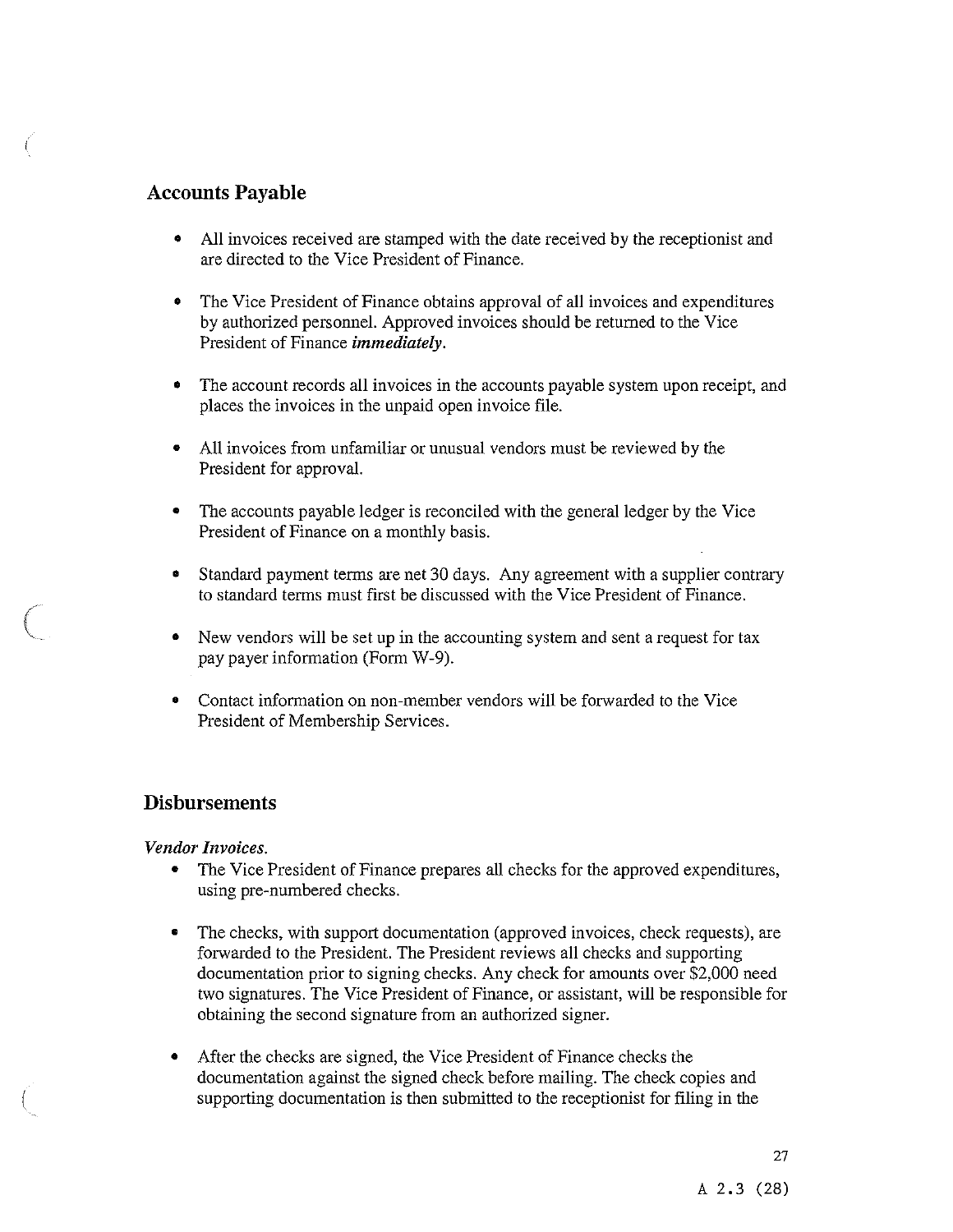vendor file. The receptionist is responsible for mailing all checks.

• The receptionist will file the check stub, with supporting documentation attached, by vendor, in alphabetical order.

## StaffExpense Reimbursements.

Requests for reimbursement of allowable expenses are turned in to the Vice President of Finance immediately following the last working day of the month. Requests for reimbursement must be accompanied by documentation of mileage and/or original receipts for purchases. Reimbursements must be approved by the appropriate manager. All reimbursements will be reviewed by the Vice President of Finance and approved by the President. Reimbursement of the President's expenses will be reviewed and approved monthly by the Treasurer.

#### Operating Expenses.

Occasionally, a check is issued when there is no actual invoice (example: registrations or point-of-sale purchases, deposits or volunteer reimbursements). To request payment, use the Disbursement form located at H:\Data\Forms. Include a complete description of the payment, along with any special instructions, and give it to the Vice President of Finance. You should allow two weeks for processing.

#### Startup Funds.

When cash is needed for an event, use the Startup form located at H:\Data\Forms. Include the name/date of the event along with any special instructions. Startup funds should be requested several days in advance of the event to allow time for processing.

## Credit Cards.

Credit cards are issued to certain staff members for purchases of low dollar value merchandise and services. While credit cards eliminate the cost of processing invoices and drafting checks for each vendor, they also create a corporate liability. For that reason, credit cards are used only for Chamber purposes and are subject to strict cardholder purchasing controls:

- The bank should accept requests to issue credit cards and set cardholder limits only from an authorized signer.
- In order to keep to a minimum the number of cards issued, the need for a credit card should be justified in writing and submitted to an authorized signer.
- The person whose name appears on a card is responsible for protecting that card and is accountable for all purchases made using that card number. The Chamber assigns specific credit limits for each cardholder. Total monthly charges should stay within these limits. Any deviation must be pre-approved by the President.
- Documentation must provide the Vice President of Finance with enough detail to allow verification of all charges on the statement; such as an itemized sales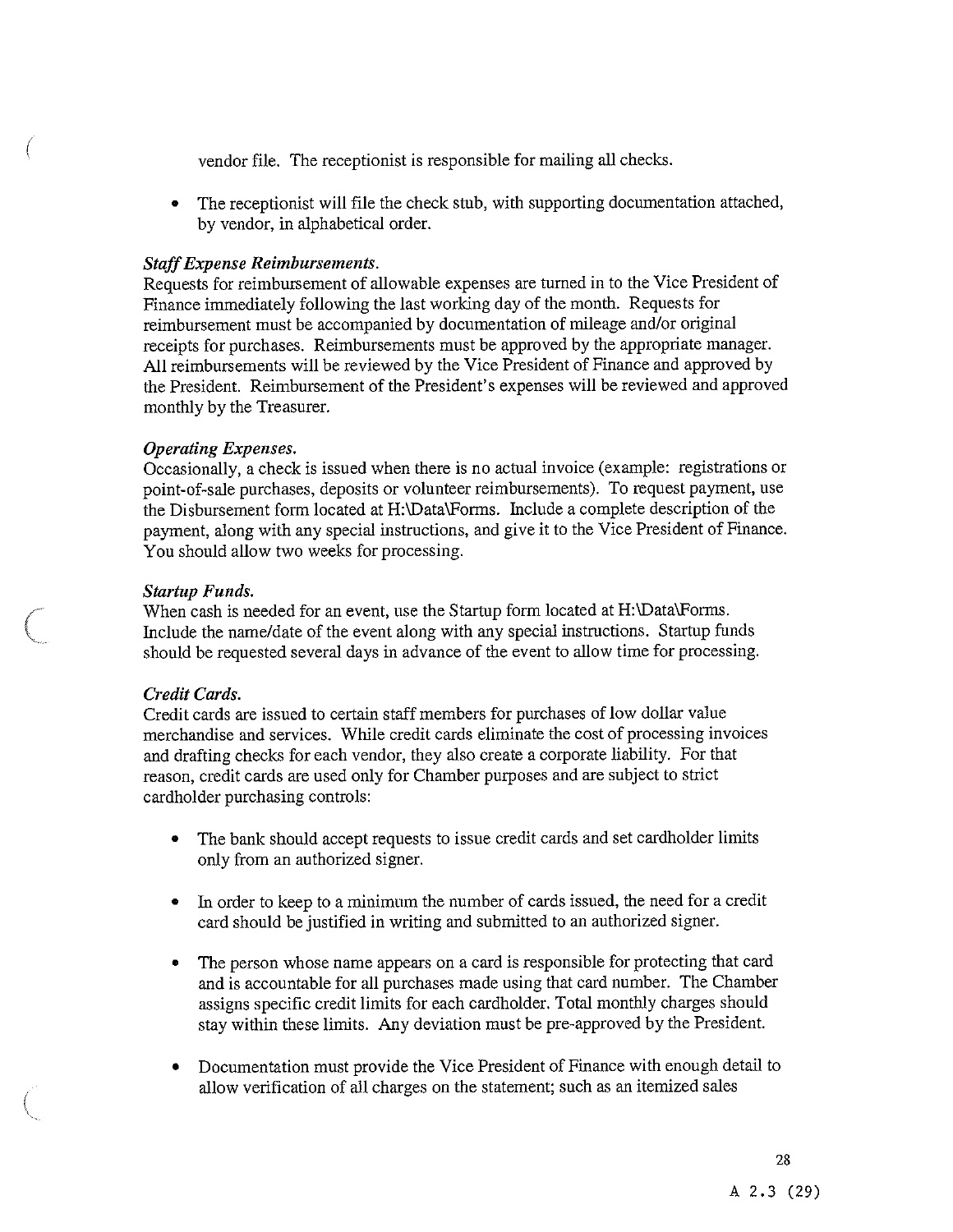receipt, pricing/billing information on a document that accompanies the shipment of items. On-line purchases must have a detailed print-out of the purchase. All credit card billings will be reviewed by the Vice President of Finance and approved by the President. The President's credit card expenses will be reviewed and approved monthly by the Treasurer.

- The use of a credit card must be appropriate. A cardholder or unauthorized individual who makes an improper purchase with a card will be responsible for payment of the charge. Improper use of a card by an employee, including no documentation of purchases, is grounds for disciplinary action and may result in cancellation of the individual's card.
- Under no circumstances may cash advances be used on company issued credit cards. Nor should a Chamber employee ever use a company issued credit card to purchase fixed assets (equipment costing \$500 or more).
- Routine charges made for pre-approved luncheons, trips, (including airline, hotel and meals), registration, supplies or online purchasing of goods or services are permitted. When in doubt regarding proper usage, ask the president.
- Entertainment should be limited to key volunteers, special guests, and/or related to a Chamber event or program. When paying for lunches, documentation should include who attended, the purpose and the appropriate account code.
- Credit card bills are expected to be paid in a timely manner in order to avoid late fees and finance charges. To allow time for processing, all credit card purchase receipts will be turned in to the Vice President of Finance within one week after incurring the expense. If all receipts are not on hand when the billing arrives, the Vice President of Finance will notify staff and provide a response date for documentation of expenses. Failure to provide a receipt will result in revocation of credit card privileges and a charge back to the cardholder.

#### Petty Cash Disbursements.

Expenses paid from petty cash must be supported by receipts, which should contain the following information:

- Date of payment
- Signature indicating receipt of funds
- Cash register receipt or handwritten receipt on which the word 'Paid" appears
- Amount paid
- Description of expenditure

The total disbursements plus the cash on hand must equal the specified amount of the petty cash fund at all times. The receptionist will reconcile the petty cash fund as needed and will submit a check request for reimbursement of the petty cash fund to the account.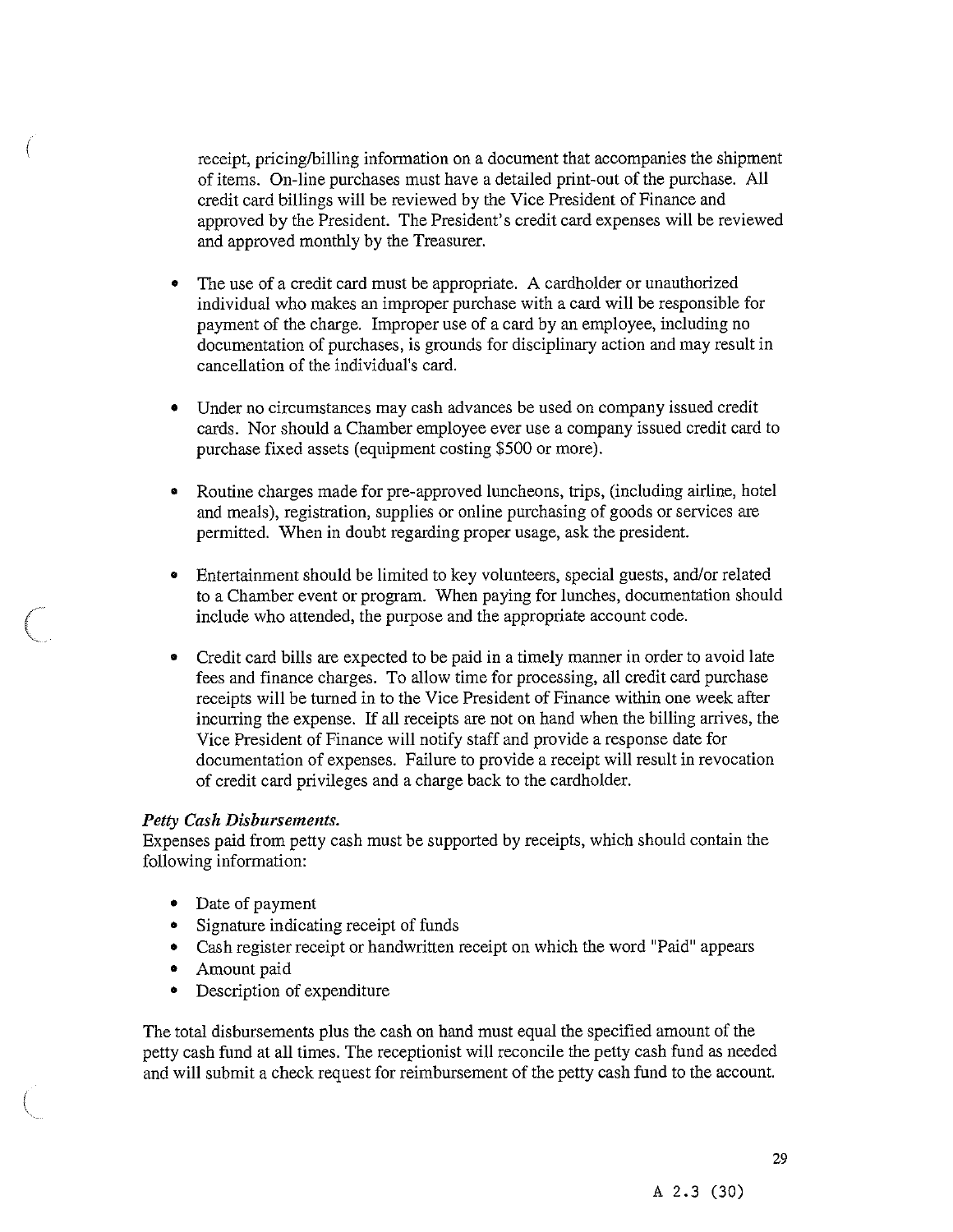All petty cash vouchers used must be attached to the check request as supporting documentation.

#### Authorized Purchasers.

 $\left($ 

Only designated Chamber staff members are authorized to make purchases on behalf of the Chamber. Volunteers should direct requests for such expenditures to the Chamber. A Chamber staff member will handle all purchases, subject to budgetary constraints.

 $\bar{z}$